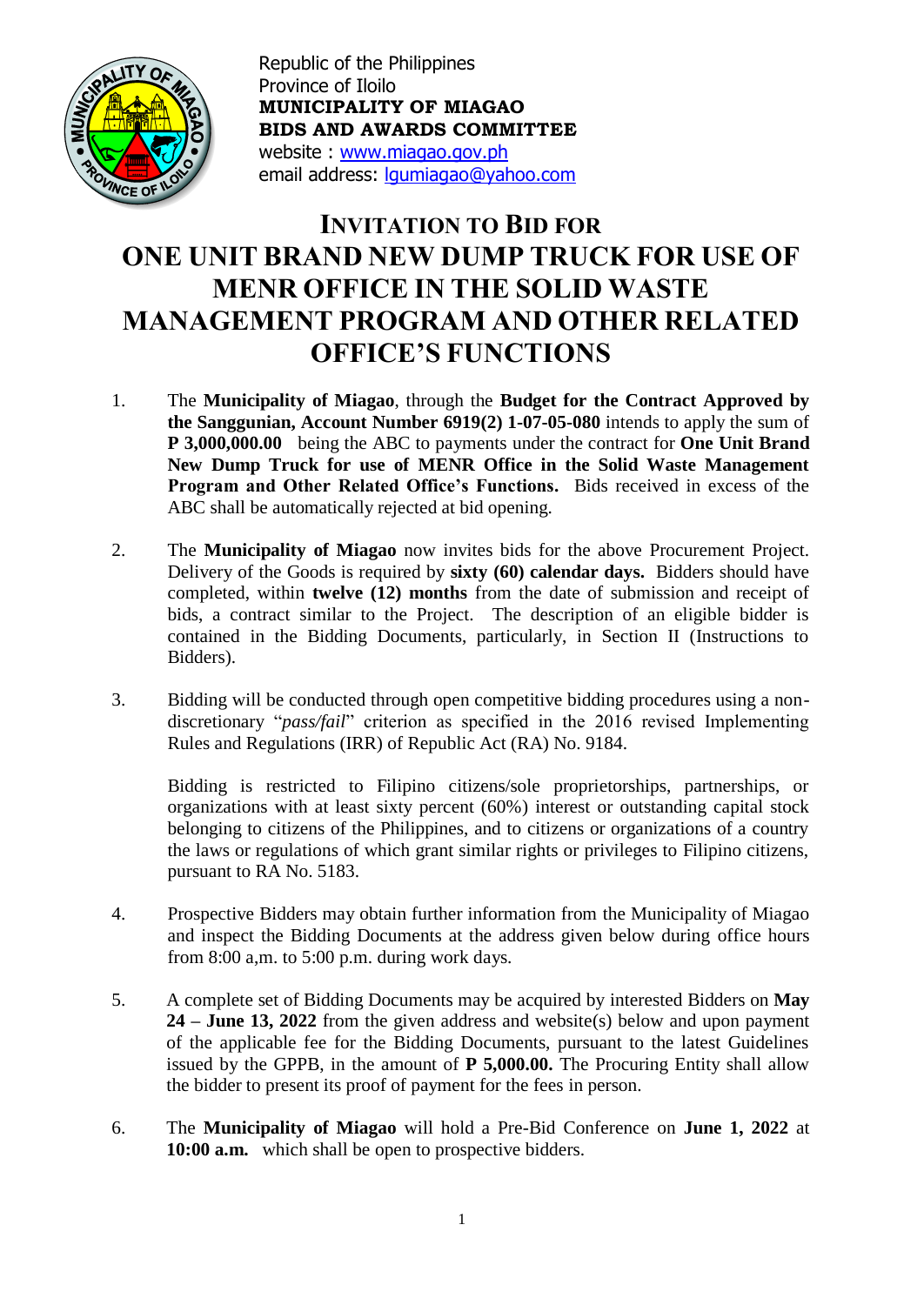7. Bids must be duly received by the BAC Secretariat through manual submission at the office address indicated below on or before **9:30 a.m. of June 13, 2022.** Late bids shall not be accepted.

Conference Room, Municipal Building Mueda St., Brgy. Baybay Sur Miagao, Iloilo

- 8. All Bids must be accompanied by a bid security in any of the acceptable forms and in the amount stated in **ITB** Clause 14.
- 9. Bid opening shall be on **June 13, 2022 at 10:00 a.m.** at the given address below. Bids will be opened in the presence of the bidders' representatives who choose to attend the activity.

Conference Room, Municipal Building Mueda St., Brgy. Baybay Sur Miagao, Iloilo

- 10. The Municipality of Miagao reserves the right to reject any and all bids, declare a failure of bidding, or not award the contract at any time prior to contract award in accordance with Sections 35.6 and 41 of the 2016 revised IRR of RA No. 9184, without thereby incurring any liability to the affected bidder or bidders.
- 11. For further information, please refer to:

SECRETARIAT BIDS AND AWARDS COMMITTEE OFFICE Mueda St., Brgy. Baybay Sur, Miagao, Iloilo lgumiagao@yahoo.com 321-2498/ 09350362158 www.miagao.gov.ph

12. You may visit the following websites: For downloading of Bidding Documents: www.miagao.gov.ph

*[Date of Issue]*

*\_\_\_\_\_\_\_\_\_\_\_\_\_\_\_\_\_\_\_\_\_\_\_*

#### **TOMASA ARLENE N. NUFUAR**

 *BAC Chairperson*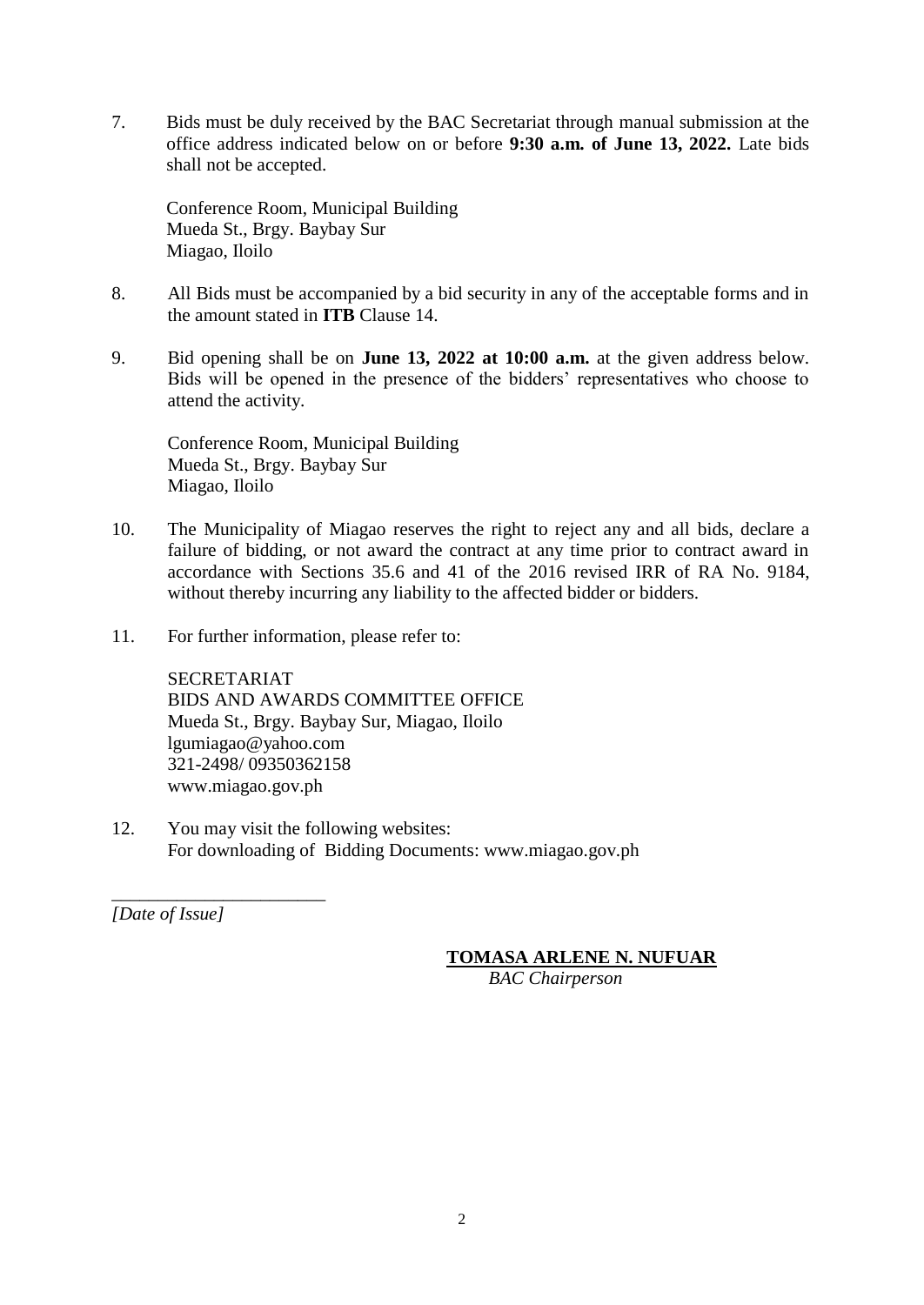## **Notes on the Instructions to Bidders**

This Section on the Instruction to Bidders (ITB) provides the information necessary for bidders to prepare responsive bids, in accordance with the requirements of the Procuring Entity. It also provides information on bid submission, eligibility check, opening and evaluation of bids, post-qualification, and on the award of contract.

No further instructions.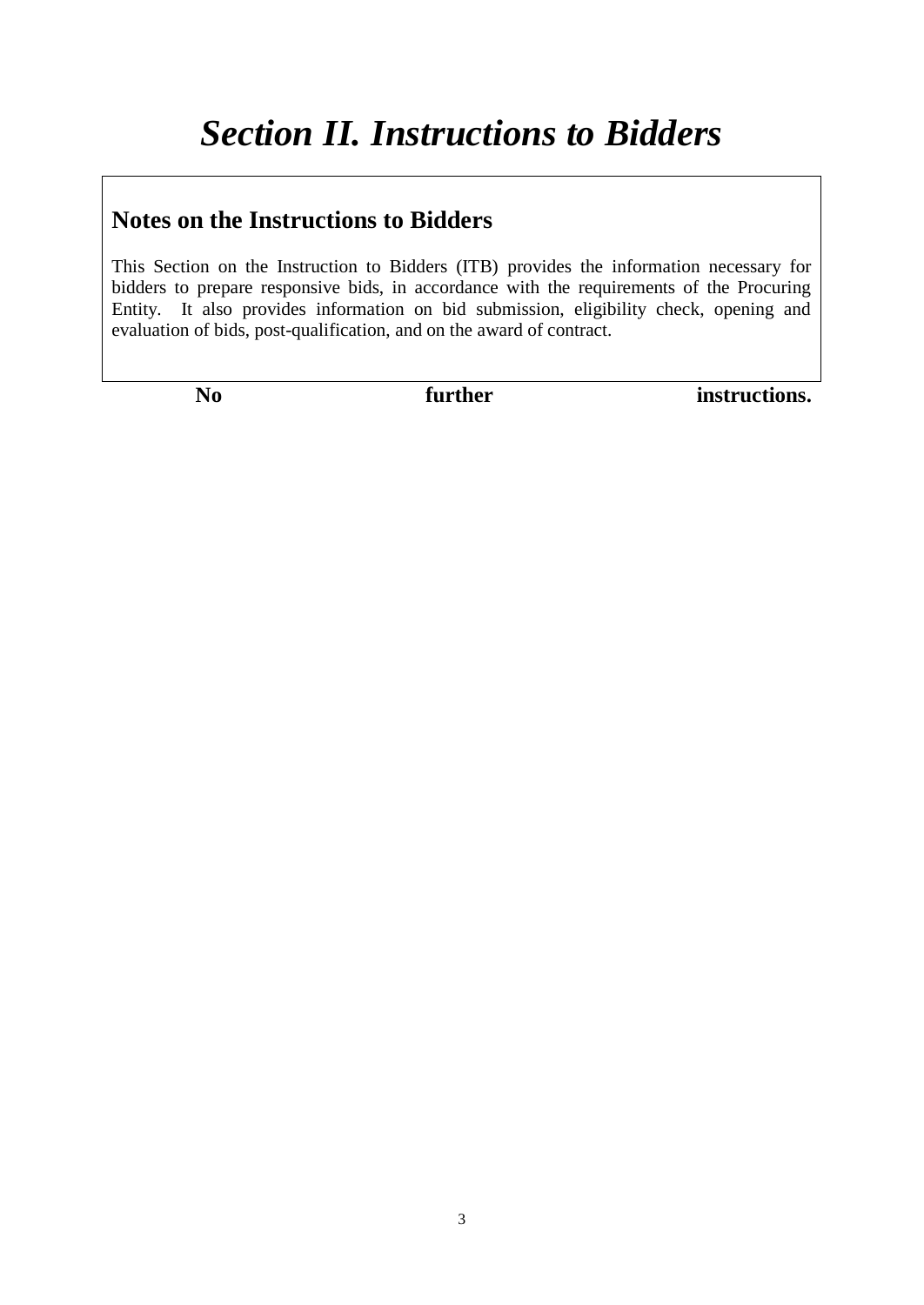#### **1. Scope of Bid**

The Procuring Entity, **Municipality of Miagao** wishes to receive Bids for **One Unit Brand New Dump Truck for use of MENR Office in the Solid Waste Management Program and Other Related Office's Functions** with identification number **100-22-03-0437.**

The Procurement Project (referred to herein as "Project") is composed of: **One Unit Brand New Dump Truck for use of MENR Office in the Solid Waste Management Program and Other Related Office's Functions**, the details of which are described in Section VII (Technical Specifications).

#### **2. Funding Information**

- 2.1. The GOP through the source of funding as indicated below for **Budget Year 2022** in the amount of **P 3,000,000.**
- 2.2. The source of funding is:

**Annual Budget, Account Number 6919(2) 1-07-05-080 as approved by the Sanggunian.** 

#### **3. Bidding Requirements**

The Bidding for the Project shall be governed by all the provisions of RA No. 9184 and its 2016 revised IRR, including its Generic Procurement Manuals and associated policies, rules and regulations as the primary source thereof, while the herein clauses shall serve as the secondary source thereof.

Any amendments made to the IRR and other GPPB issuances shall be applicable only to the ongoing posting, advertisement, or **IB** by the BAC through the issuance of a supplemental or bid bulletin.

The Bidder, by the act of submitting its Bid, shall be deemed to have verified and accepted the general requirements of this Project, including other factors that may affect the cost, duration and execution or implementation of the contract, project, or work and examine all instructions, forms, terms, and project requirements in the Bidding Documents.

#### **4. Corrupt, Fraudulent, Collusive, and Coercive Practices**

The Procuring Entity, as well as the Bidders and Suppliers, shall observe the highest standard of ethics during the procurement and execution of the contract. They or through an agent shall not engage in corrupt, fraudulent, collusive, coercive, and obstructive practices defined under Annex "I" of the 2016 revised IRR of RA No. 9184 or other integrity violations in competing for the Project.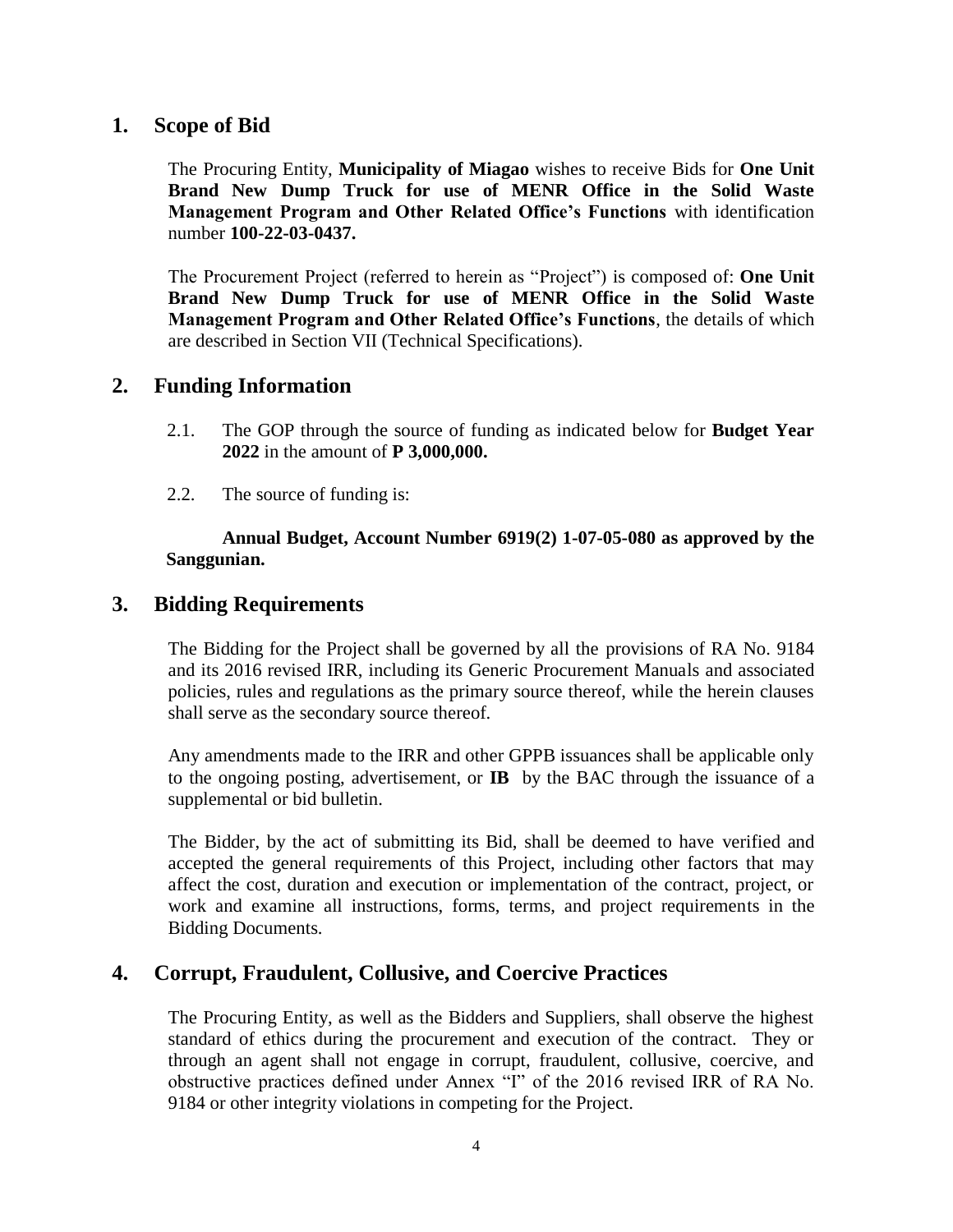#### **5. Eligible Bidders**

- 5.1. Only Bids of Bidders found to be legally, technically, and financially capable will be evaluated.
- 5.2. Foreign ownership limited to those allowed under the rules may participate in this Project.
- 5.3. Pursuant to Section 23.4.1.3 of the 2016 revised IRR of RA No.9184, the Bidder shall have an SLCC that is at least one (1) contract similar to the Project the value of which, adjusted to current prices using the PSA's CPI, must be at least equivalent to:
	- a. For the procurement of Expendable Supplies: The Bidder must have completed a single contract that is similar to this Project, equivalent to at least twenty-five (25%) of the ABC.
- 5.4. The Bidders shall comply with the eligibility criteria under Section 23.4.1 of the 2016 IRR of RA No. 9184.

#### **6. Origin of Goods**

There is no restriction on the origin of goods other than those prohibited by a decision of the UN Security Council taken under Chapter VII of the Charter of the UN, subject to Domestic Preference requirements under **ITB** Clause 18.

#### **7. Subcontracts**

7.1. The Bidder may subcontract portions of the Project to the extent allowed by the Procuring Entity as stated herein, but in no case more than twenty percent (20%) of the Project.

The Procuring Entity has prescribed that:

Subcontracting is not allowed.

#### **8. Pre-Bid Conference**

The Procuring Entity will hold a pre-bid conference for this Project on the specified date and time and either at its physical address **at the Conference Room of the Municipal Building** as indicated in paragraph 6 of the **IB.**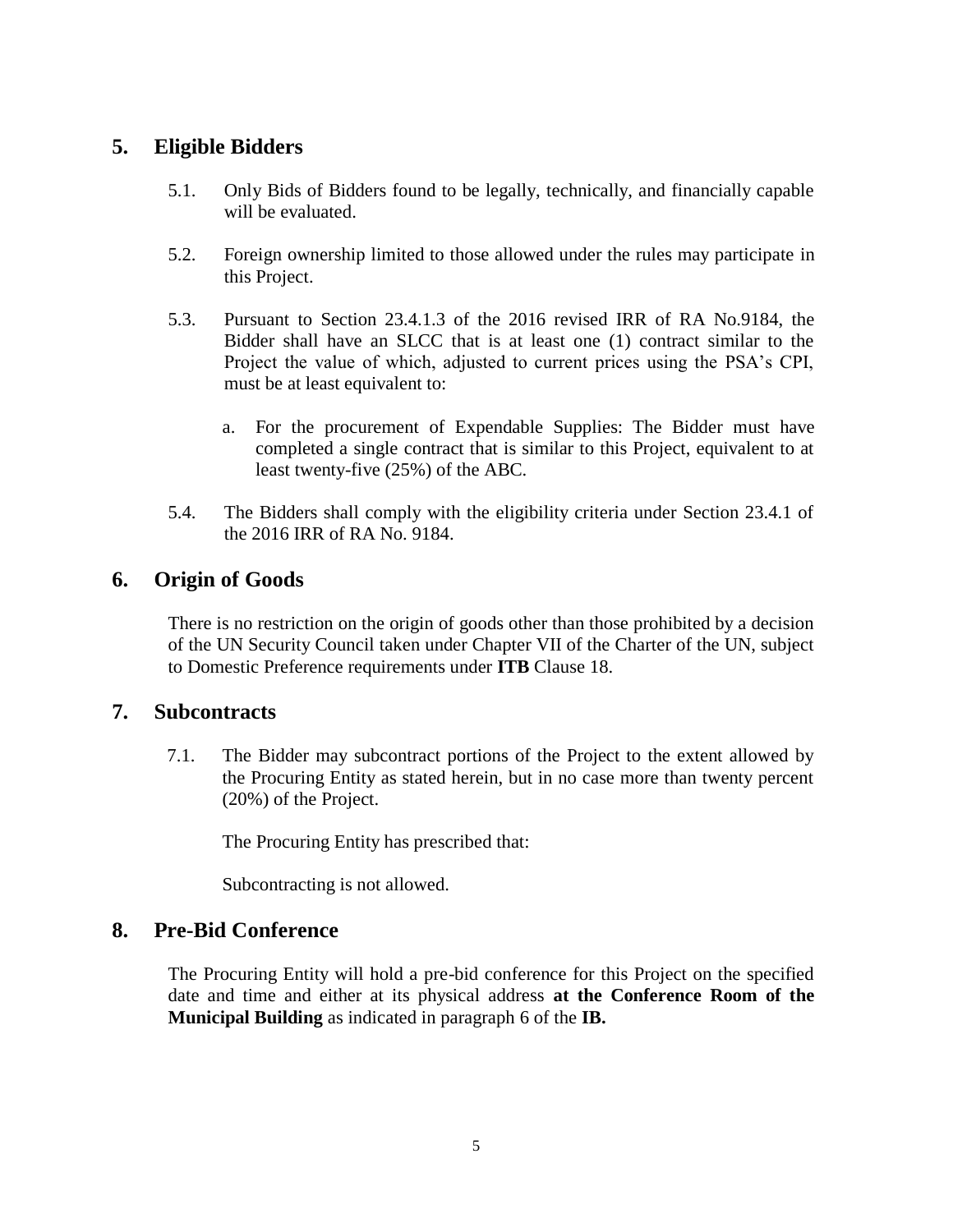#### **9. Clarification and Amendment of Bidding Documents**

Prospective bidders may request for clarification on and/or interpretation of any part of the Bidding Documents. Such requests must be in writing and received by the Procuring Entity, either at its given address or through electronic mail indicated in the **IB**, at least ten (10) calendar days before the deadline set for the submission and receipt of Bids.

#### **10. Documents comprising the Bid: Eligibility and Technical Components**

- 10.1. The first envelope shall contain the eligibility and technical documents of the Bid as specified in **Section VIII (Checklist of Technical and Financial Documents)**.
- 10.2. The Bidder's SLCC as indicated in **ITB** Clause 5.3 should have been completed within **twelve (12) months** prior to the deadline for the submission and receipt of bids.
- 10.3. If the eligibility requirements or statements, the bids, and all other documents for submission to the BAC are in foreign language other than English, it must be accompanied by a translation in English, which shall be authenticated by the appropriate Philippine foreign service establishment, post, or the equivalent office having jurisdiction over the foreign bidder's affairs in the Philippines. Similar to the required authentication above, for Contracting Parties to the Apostille Convention, only the translated documents shall be authenticated through an apostille pursuant to GPPB Resolution No. 13-2019 dated 23 May 2019. The English translation shall govern, for purposes of interpretation of the bid.

#### **11. Documents comprising the Bid: Financial Component**

- 11.1. The second bid envelope shall contain the financial documents for the Bid as specified in **Section VIII (Checklist of Technical and Financial Documents)**.
- 11.2. If the Bidder claims preference as a Domestic Bidder or Domestic Entity, a certification issued by DTI shall be provided by the Bidder in accordance with Section 43.1.3 of the 2016 revised IRR of RA No. 9184.
- 11.3. Any bid exceeding the ABC indicated in paragraph 1 of the **IB** shall not be accepted.
- 11.4. For Foreign-funded Procurement, a ceiling may be applied to bid prices provided the conditions are met under Section 31.2 of the 2016 revised IRR of RA No. 9184.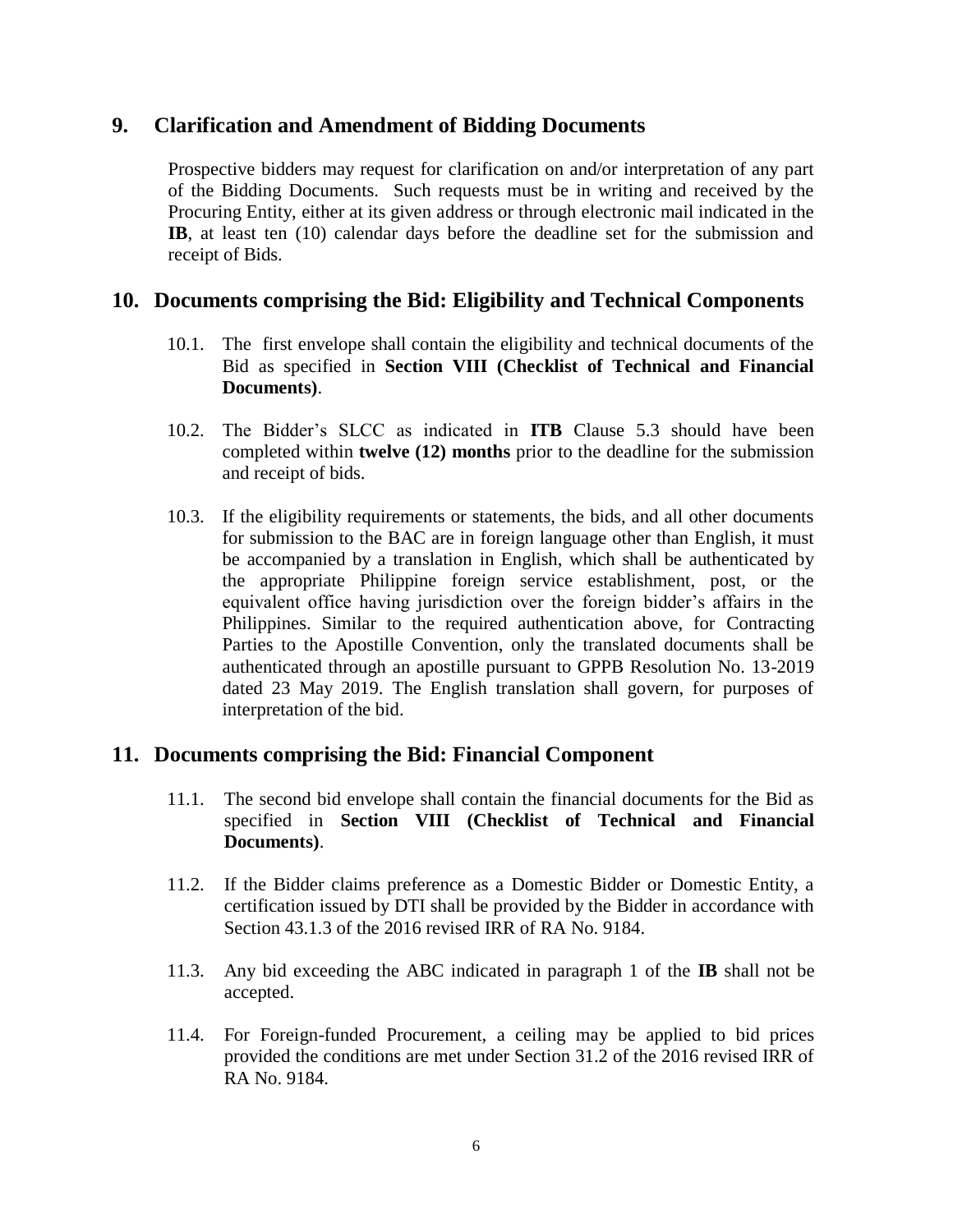#### **12. Bid Prices**

- 12.1. Prices indicated on the Price Schedule shall be entered separately in the following manner:
	- a. For Goods offered from within the Procuring Entity's country:
		- i. The price of the Goods quoted EXW (ex-works, ex-factory, exwarehouse, ex-showroom, or off-the-shelf, as applicable);
		- ii. The cost of all customs duties and sales and other taxes already paid or payable;
		- iii. The cost of transportation, insurance, and other costs incidental to delivery of the Goods to their final destination; and
		- iv. The price of other (incidental) services, if any, listed in e.
	- b. For Goods offered from abroad:
		- i. Unless otherwise stated in the **BDS**, the price of the Goods shall be quoted delivered duty paid (DDP) with the place of destination in the Philippines as specified in the **BDS**. In quoting the price, the Bidder shall be free to use transportation through carriers registered in any eligible country. Similarly, the Bidder may obtain insurance services from any eligible source country.
		- ii. The price of other (incidental) services, if any, as listed in **Section VII (Technical Specifications).**

#### **13. Bid and Payment Currencies**

- 13.1. For Goods that the Bidder will supply from outside the Philippines, the bid prices may be quoted in the local currency or tradeable currency accepted by the BSP at the discretion of the Bidder. However, for purposes of bid evaluation, Bids denominated in foreign currencies, shall be converted to Philippine currency based on the exchange rate as published in the BSP reference rate bulletin on the day of the bid opening.
- 13.2. Payment of the contract price shall be made in:

Philippine Pesos.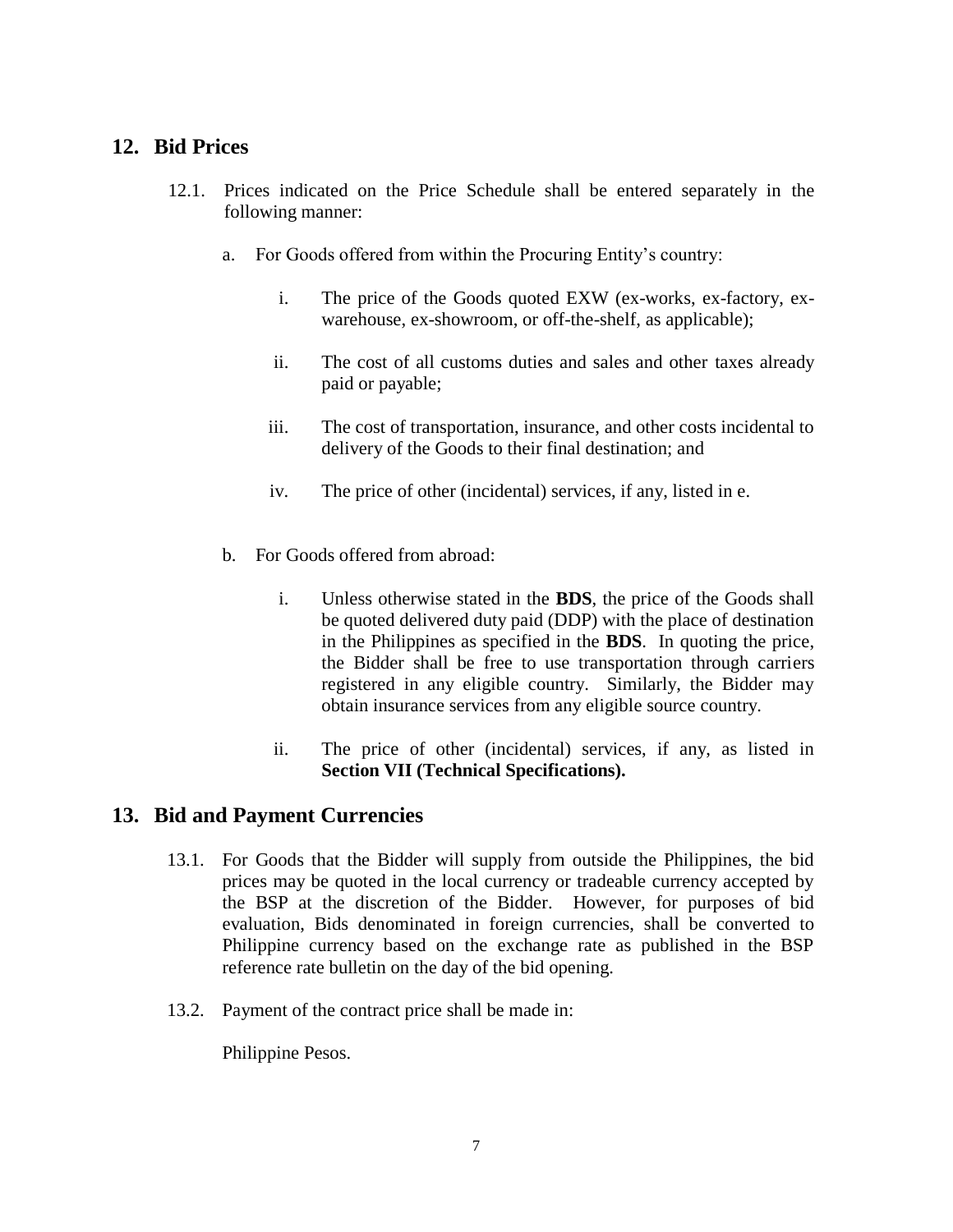#### **14. Bid Security**

- 14.1. The Bidder shall submit a Bid Securing Declaration<sup>1</sup> or any form of Bid Security in the amount indicated in the **BDS**, which shall be not less than the percentage of the ABC in accordance with the schedule in the **BDS**.
- 14.2. The Bid and bid security shall be valid until **120 calendar days after June 13, 2022.** Any Bid not accompanied by an acceptable bid security shall be rejected by the Procuring Entity as non-responsive.

#### **15. Sealing and Marking of Bids**

Each Bidder shall submit one copy of the first and second components of its Bid.

The Procuring Entity may request additional hard copies and/or electronic copies of the Bid. However, failure of the Bidders to comply with the said request shall not be a ground for disqualification.

If the Procuring Entity allows the submission of bids through online submission or any other electronic means, the Bidder shall submit an electronic copy of its Bid, which must be digitally signed. An electronic copy that cannot be opened or is corrupted shall be considered non-responsive and, thus, automatically disqualified.

#### **16. Deadline for Submission of Bids**

 $\overline{a}$ 

16.1. The Bidders shall submit on the specified date and time and either at its physical address or through online submission as indicated in paragraph 7 of the **IB.** 

#### **17. Opening and Preliminary Examination of Bids**

17.1. The BAC shall open the Bids in public at the time, on the date, and at the place specified in paragraph 9 of the **IB**. The Bidders' representatives who are present shall sign a register evidencing their attendance. In case videoconferencing, webcasting or other similar technologies will be used, attendance of participants shall likewise be recorded by the BAC Secretariat.

In case the Bids cannot be opened as scheduled due to justifiable reasons, the rescheduling requirements under Section 29 of the 2016 revised IRR of RA No. 9184 shall prevail.

<sup>&</sup>lt;sup>1</sup> In the case of Framework Agreement, the undertaking shall refer to entering into contract with the Procuring Entity and furnishing of the performance security or the performance securing declaration within ten (10) calendar days from receipt of Notice to Execute Framework Agreement.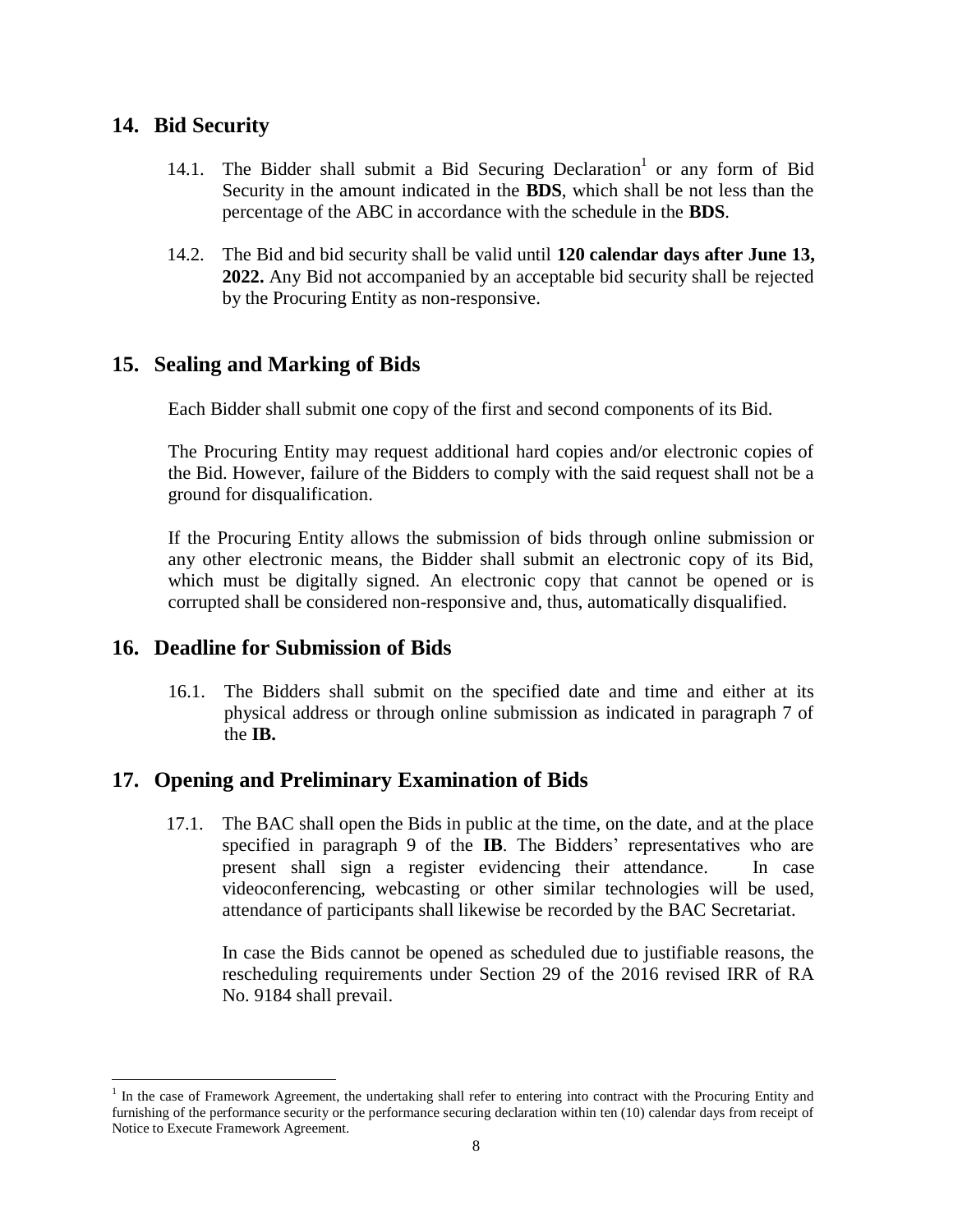17.2. The preliminary examination of bids shall be governed by Section 30 of the 2016 revised IRR of RA No. 9184.

#### **18. Domestic Preference**

.

18.1. The Procuring Entity will grant a margin of preference for the purpose of comparison of Bids in accordance with Section 43.1.2 of the 2016 revised IRR of RA No. 9184.

#### **19. Detailed Evaluation and Comparison of Bids**

- 19.1. The Procuring BAC shall immediately conduct a detailed evaluation of all Bids rated "*passed*," using non-discretionary pass/fail criteria. The BAC shall consider the conditions in the evaluation of Bids under Section 32.2 of the 2016 revised IRR of RA No. 9184.
- 19.2. If the Project allows partial bids, bidders may submit a proposal on any of the lots or items, and evaluation will be undertaken on a per lot or item basis, as the case maybe. In this case, the Bid Security as required by **ITB** Clause 15 shall be submitted for each lot or item separately.
- 19.3. The descriptions of the lots or items shall be indicated in **Section VII (Technical Specifications)**, although the ABCs of these lots or items are indicated in the **BDS** for purposes of the NFCC computation pursuant to Section 23.4.2.6 of the 2016 revised IRR of RA No. 9184. The NFCC must be sufficient for the total of the ABCs for all the lots or items participated in by the prospective Bidder.
- 19.4. The Project shall be awarded as follows:

Option 1 – One Project having several items that shall be awarded as one contract.

19.5. Except for bidders submitting a committed Line of Credit from a Universal or Commercial Bank in lieu of its NFCC computation, all Bids must include the NFCC computation pursuant to Section 23.4.1.4 of the 2016 revised IRR of RA No. 9184, which must be sufficient for the total of the ABCs for all the lots or items participated in by the prospective Bidder. For bidders submitting the committed Line of Credit, it must be at least equal to ten percent (10%) of the ABCs for all the lots or items participated in by the prospective Bidder.

#### **20. Post-Qualification**

20.2. Within a non-extendible period of five (5) calendar days from receipt by the Bidder of the notice from the BAC that it submitted the Lowest Calculated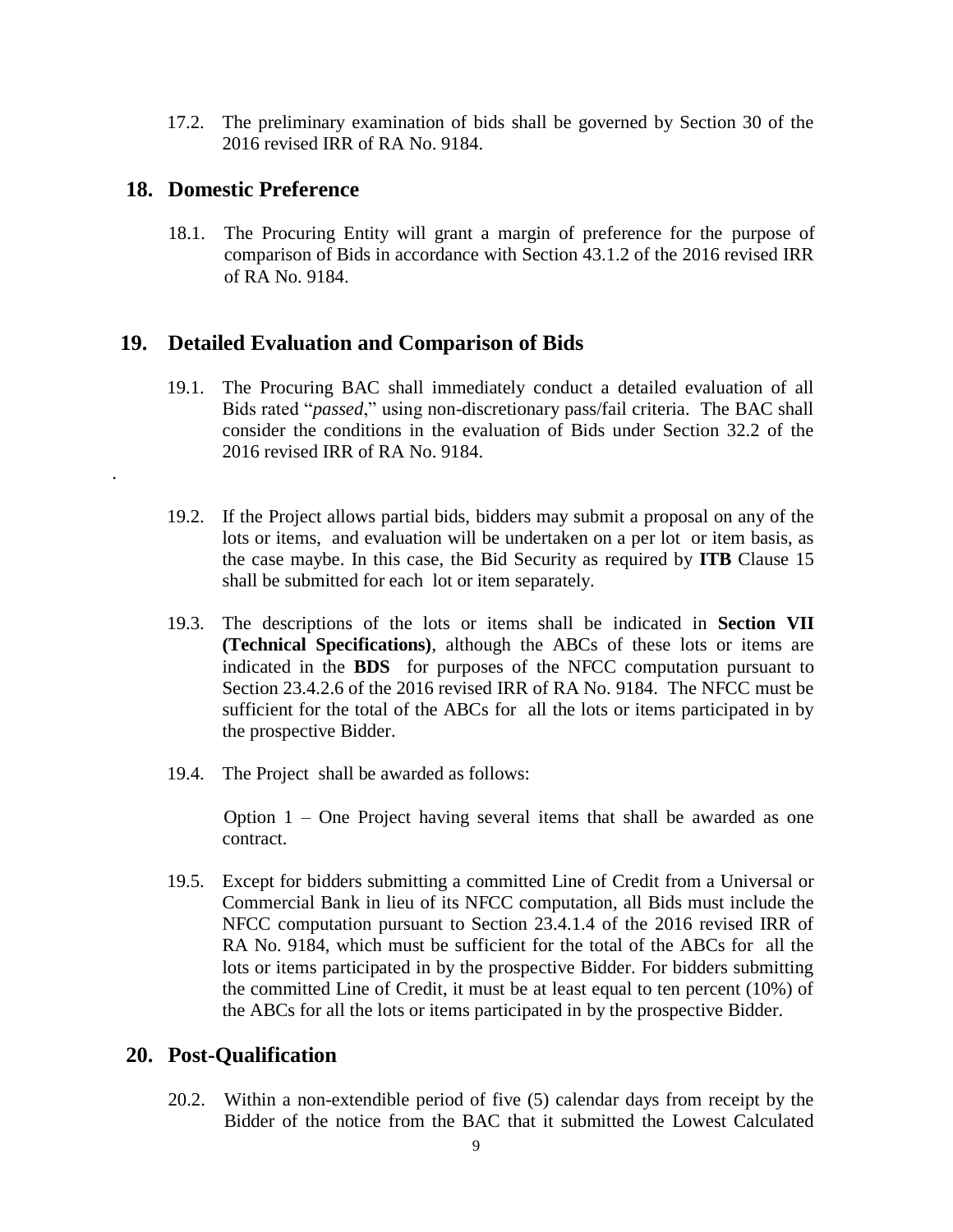Bid, the Bidder shall submit its latest income and business tax returns filed and paid through the BIR Electronic Filing and Payment System (eFPS) and other appropriate licenses and permits required by law and stated in the **BDS**.

#### **21. Signing of the Contract**

21.1. The documents required in Section 37.2 of the 2016 revised IRR of RA No. 9184 shall form part of the Contract. Additional Contract documents are indicated in the **BDS**.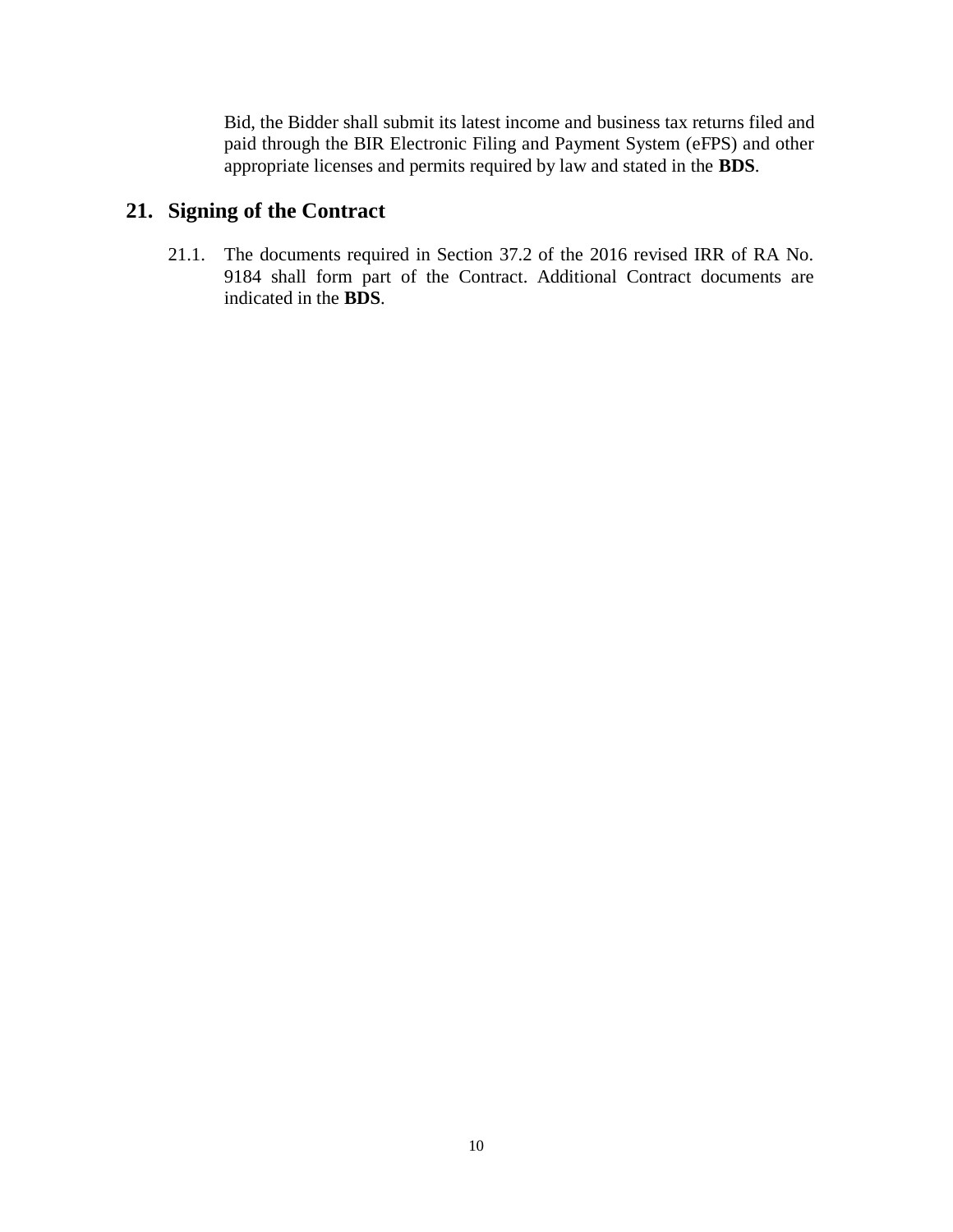# *Section III. Bid Data Sheet*

### **Notes on the Bid Data Sheet**

The Bid Data Sheet (BDS) consists of provisions that supplement, amend, or specify in detail, information, or requirements included in the ITB found in Section II, which are specific to each procurement.

This Section is intended to assist the Procuring Entity in providing the specific information in relation to corresponding clauses in the ITB and has to be prepared for each specific procurement.

The Procuring Entity should specify in the BDS information and requirements specific to the circumstances of the Procuring Entity, the processing of the procurement, and the bid evaluation criteria that will apply to the Bids. In preparing the BDS, the following aspects should be checked:

- a. Information that specifies and complements provisions of the ITB must be incorporated.
- b. Amendments and/or supplements, if any, to provisions of the ITB as necessitated by the circumstances of the specific procurement, must also be incorporated.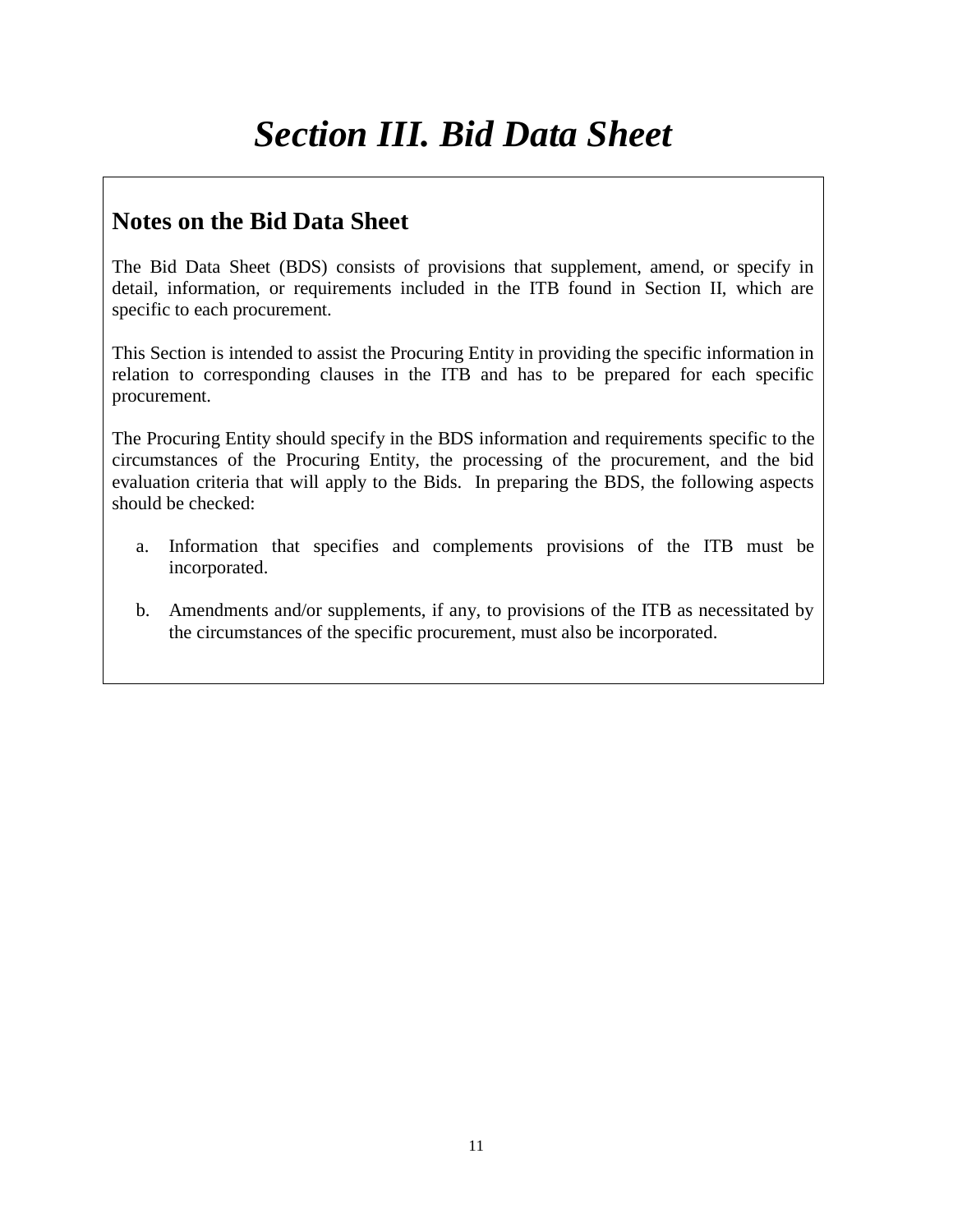| <b>ITB</b>    |                                                                                                                                                                                                                                                                                                                                                                                      |  |
|---------------|--------------------------------------------------------------------------------------------------------------------------------------------------------------------------------------------------------------------------------------------------------------------------------------------------------------------------------------------------------------------------------------|--|
| <b>Clause</b> |                                                                                                                                                                                                                                                                                                                                                                                      |  |
| 5.3           | For this purpose, contracts similar to the Project shall be:                                                                                                                                                                                                                                                                                                                         |  |
|               | Heavy Equipment / Vehicle<br>a.                                                                                                                                                                                                                                                                                                                                                      |  |
|               | completed within twelve (12) months prior to the deadline for the<br>$\mathbf{b}$ .<br>submission and receipt of bids.                                                                                                                                                                                                                                                               |  |
| 7.1           | No further instructions.                                                                                                                                                                                                                                                                                                                                                             |  |
| 12            | No further instructions.                                                                                                                                                                                                                                                                                                                                                             |  |
| 14.1          | The bid security shall be in the form of a Bid Securing Declaration, or any of the<br>following forms and amounts:<br>a. The amount of not less than $P$ 60,000.00 if bid security is in cash,<br>cashier's/manager's check, bank draft/guarantee or irrevocable letter of<br>credit; or<br>b. The amount of not less than <b>P 150,000.00</b> if bid security is in Surety<br>Bond. |  |
| 19.3          | No further instructions.                                                                                                                                                                                                                                                                                                                                                             |  |
| 20.2          | No further instructions.                                                                                                                                                                                                                                                                                                                                                             |  |
| 21.2          | Special Power of Attorney of the Bidder's representative during the Opening of<br>Bids.                                                                                                                                                                                                                                                                                              |  |

# **Bid Data Sheet**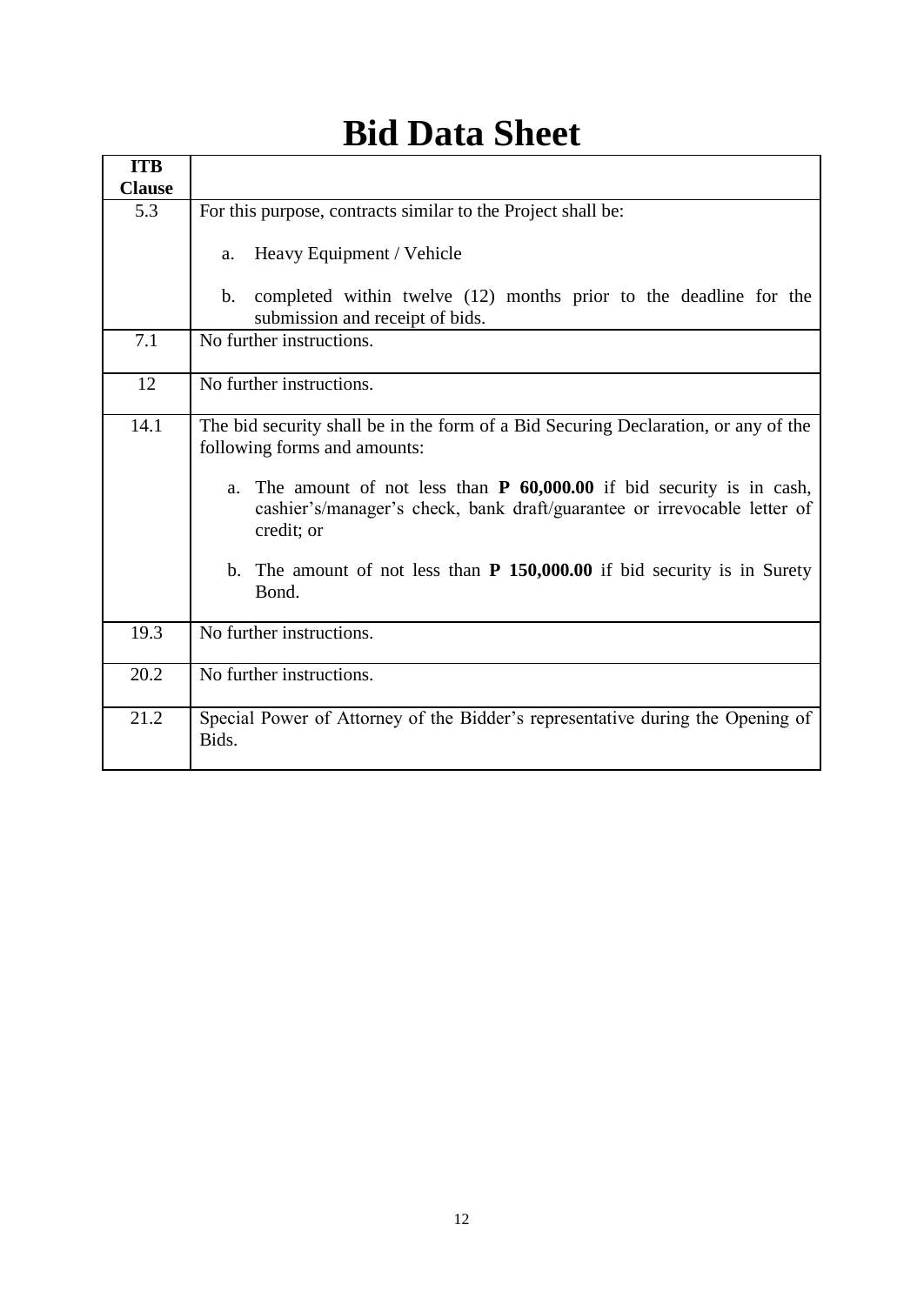# *Section IV. General Conditions of Contract*

## **Notes on the General Conditions of Contract**

The General Conditions of Contract (GCC) in this Section, read in conjunction with the Special Conditions of Contract in Section V and other documents listed therein, should be a complete document expressing all the rights and obligations of the parties.

Matters governing performance of the Supplier, payments under the contract, or matters affecting the risks, rights, and obligations of the parties under the contract are included in the GCC and Special Conditions of Contract.

Any complementary information, which may be needed, shall be introduced only through the Special Conditions of Contract.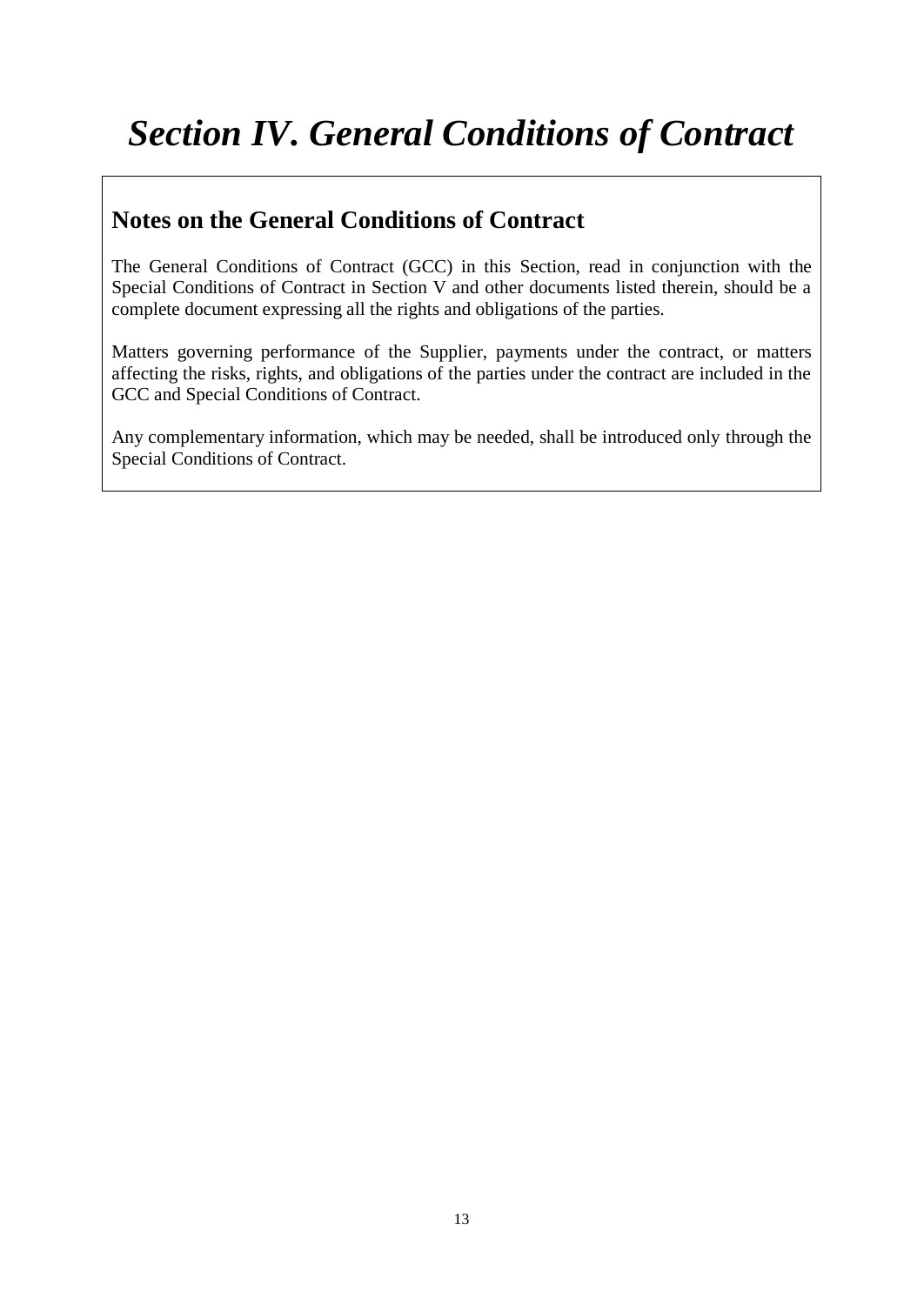#### **1. Scope of Contract**

This Contract shall include all such items, although not specifically mentioned, that can be reasonably inferred as being required for its completion as if such items were expressly mentioned herein. All the provisions of RA No. 9184 and its 2016 revised IRR, including the Generic Procurement Manual, and associated issuances, constitute the primary source for the terms and conditions of the Contract, and thus, applicable in contract implementation. Herein clauses shall serve as the secondary source for the terms and conditions of the Contract.

This is without prejudice to Sections 74.1 and 74.2 of the 2016 revised IRR of RA No. 9184 allowing the GPPB to amend the IRR, which shall be applied to all procurement activities, the advertisement, posting, or invitation of which were issued after the effectivity of the said amendment.

Additional requirements for the completion of this Contract shall be provided in the **Special Conditions of Contract** (**SCC).**

#### **2. Advance Payment and Terms of Payment**

- 2.1. Advance payment of the contract amount is provided under Annex "D" of the revised 2016 IRR of RA No. 9184.
- 2.2. The Procuring Entity is allowed to determine the terms of payment on the partial or staggered delivery of the Goods procured, provided such partial payment shall correspond to the value of the goods delivered and accepted in accordance with prevailing accounting and auditing rules and regulations. The terms of payment are indicated in the **SCC**.

#### **3. Performance Security**

Within ten (10) calendar days from receipt of the Notice of Award by the Bidder from the Procuring Entity but in no case later than prior to the signing of the Contract by both parties, the successful Bidder shall furnish the performance security in any of the forms prescribed in Section 39 of the 2016 revised IRR of RA No. 9184.

#### **4. Inspection and Tests**

The Procuring Entity or its representative shall have the right to inspect and/or to test the Goods to confirm their conformity to the Project. In addition to tests in the **SCC**, **Section IV (Technical Specifications)** shall specify what inspections and/or tests the Procuring Entity requires, and where they are to be conducted. The Procuring Entity shall notify the Supplier in writing, in a timely manner, of the identity of any representatives retained for these purposes.

All reasonable facilities and assistance for the inspection and testing of Goods, including access to drawings and production data, shall be provided by the Supplier to the authorized inspectors at no charge to the Procuring Entity.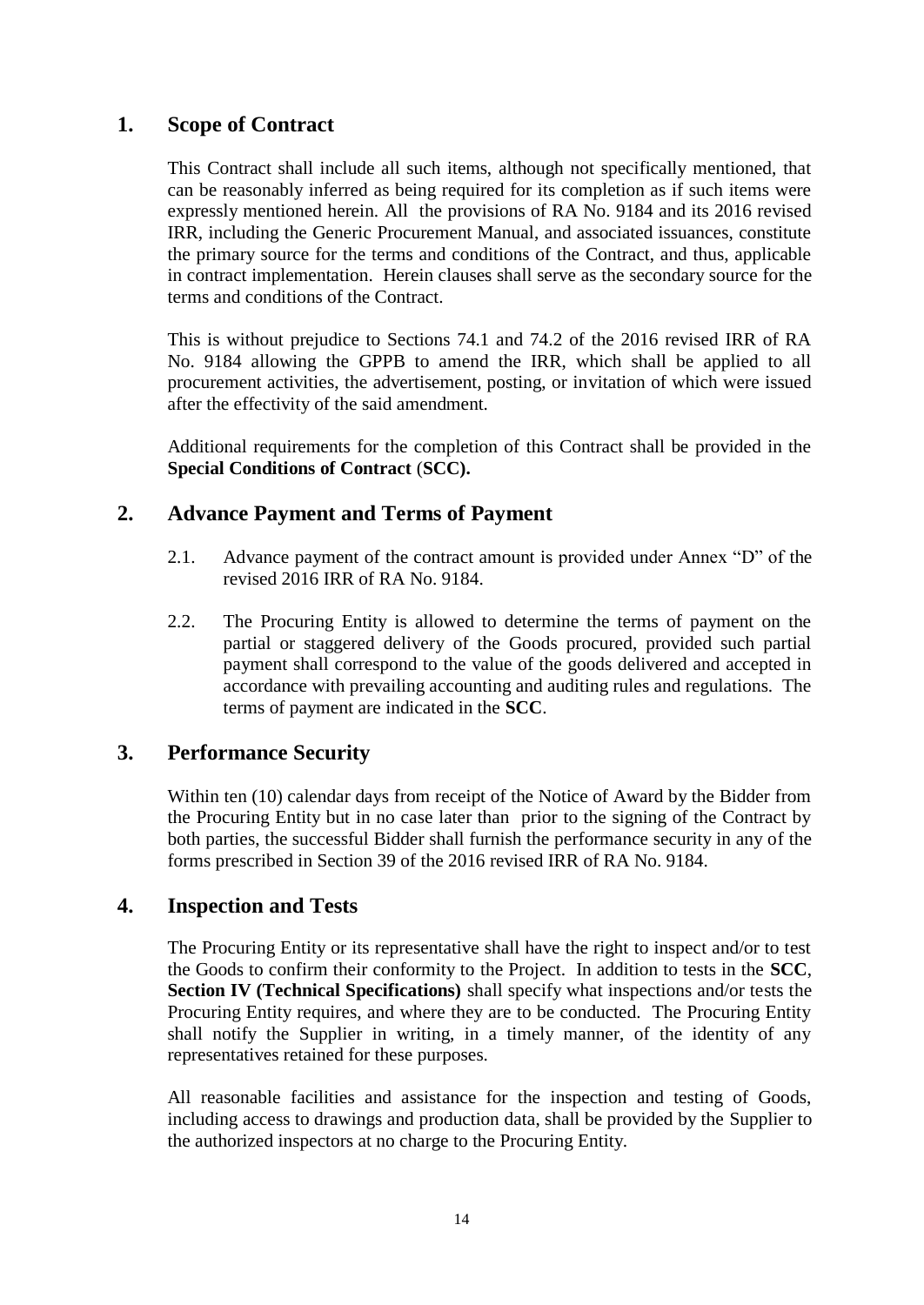#### **5. Warranty**

- 6.1. In order to assure that manufacturing defects shall be corrected by the Supplier, a warranty shall be required from the Supplier as provided under Section 62.1 of the 2016 revised IRR of RA No. 9184.
- 6.2. The Procuring Entity shall promptly notify the Supplier in writing of any claims arising under this warranty. Upon receipt of such notice, the Supplier shall, repair or replace the defective Goods or parts thereof without cost to the Procuring Entity, pursuant to the Generic Procurement Manual.

#### **6. Liability of the Supplier**

The Supplier's liability under this Contract shall be as provided by the laws of the Republic of the Philippines.

If the Supplier is a joint venture, all partners to the joint venture shall be jointly and severally liable to the Procuring Entity.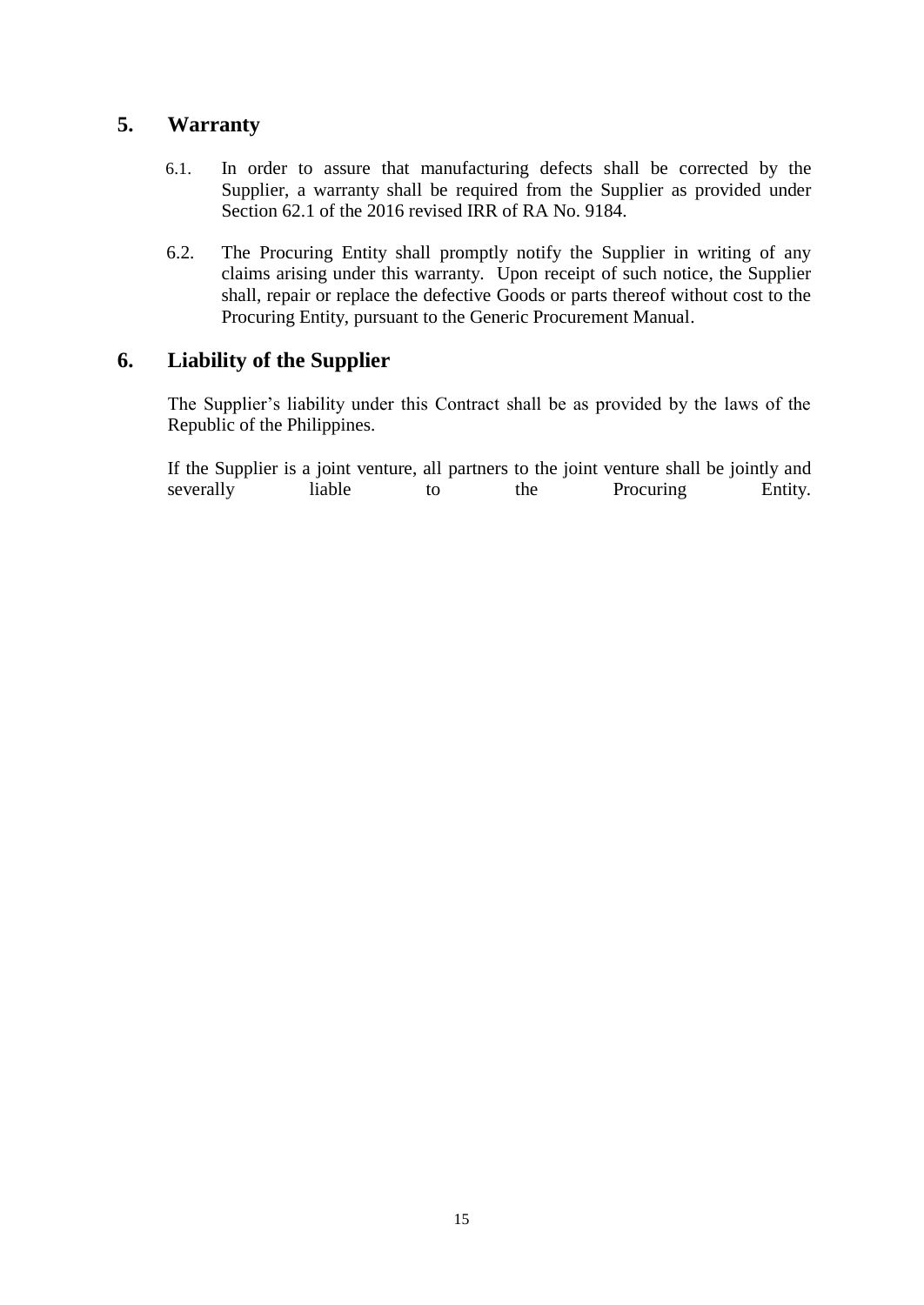# *Section V. Special Conditions of Contract*

## **Notes on the Special Conditions of Contract**

Similar to the BDS, the clauses in this Section are intended to assist the Procuring Entity in providing contract-specific information in relation to corresponding clauses in the GCC found in Section IV.

The Special Conditions of Contract (SCC) complement the GCC, specifying contractual requirements linked to the special circumstances of the Procuring Entity, the Procuring Entity's country, the sector, and the Goods purchased. In preparing this Section, the following aspects should be checked:

- a. Information that complements provisions of the GCC must be incorporated.
- b. Amendments and/or supplements to provisions of the GCC as necessitated by the circumstances of the specific purchase, must also be incorporated.

However, no special condition which defeats or negates the general intent and purpose of the provisions of the GCC should be incorporated herein.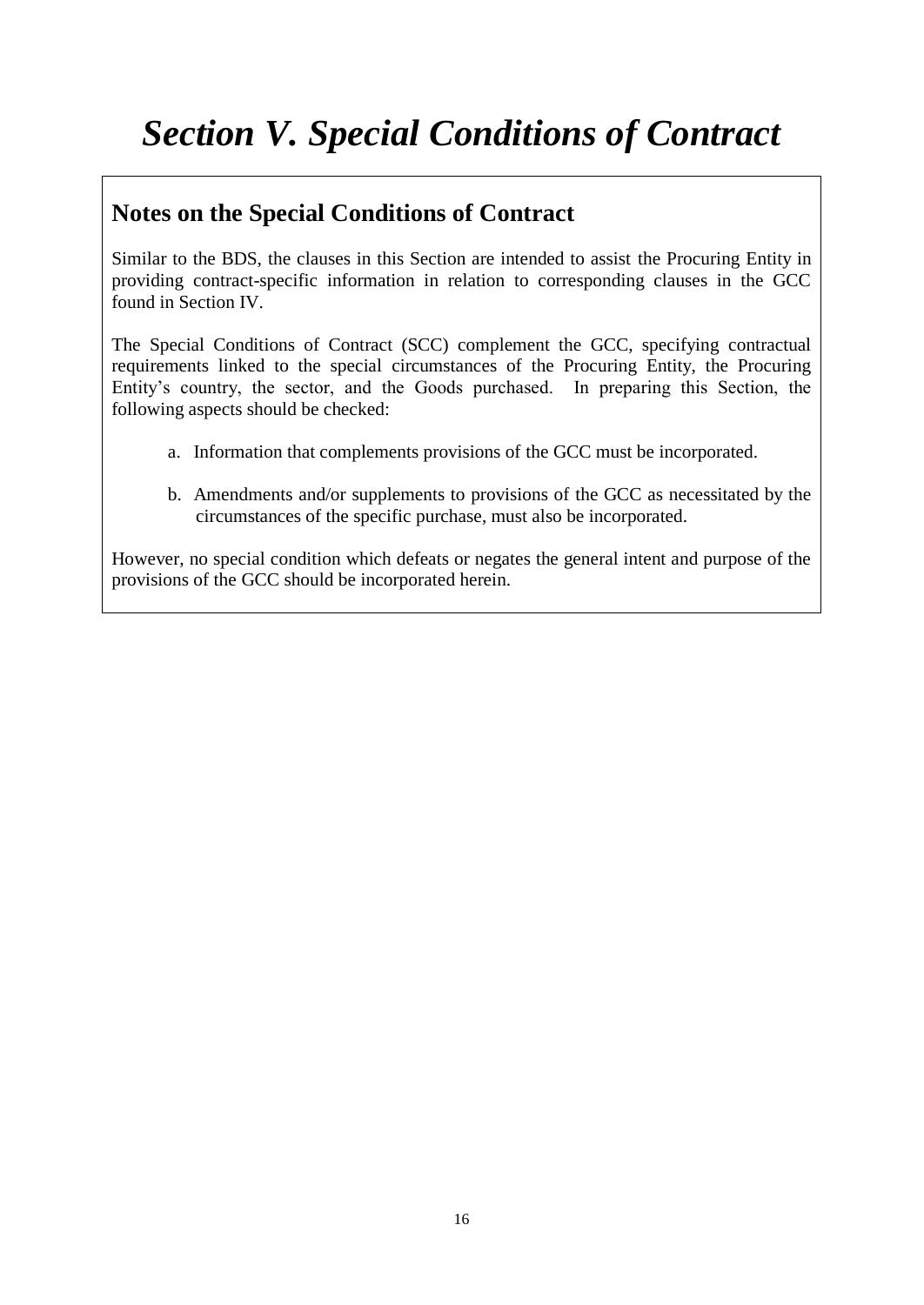# **Special Conditions of Contract**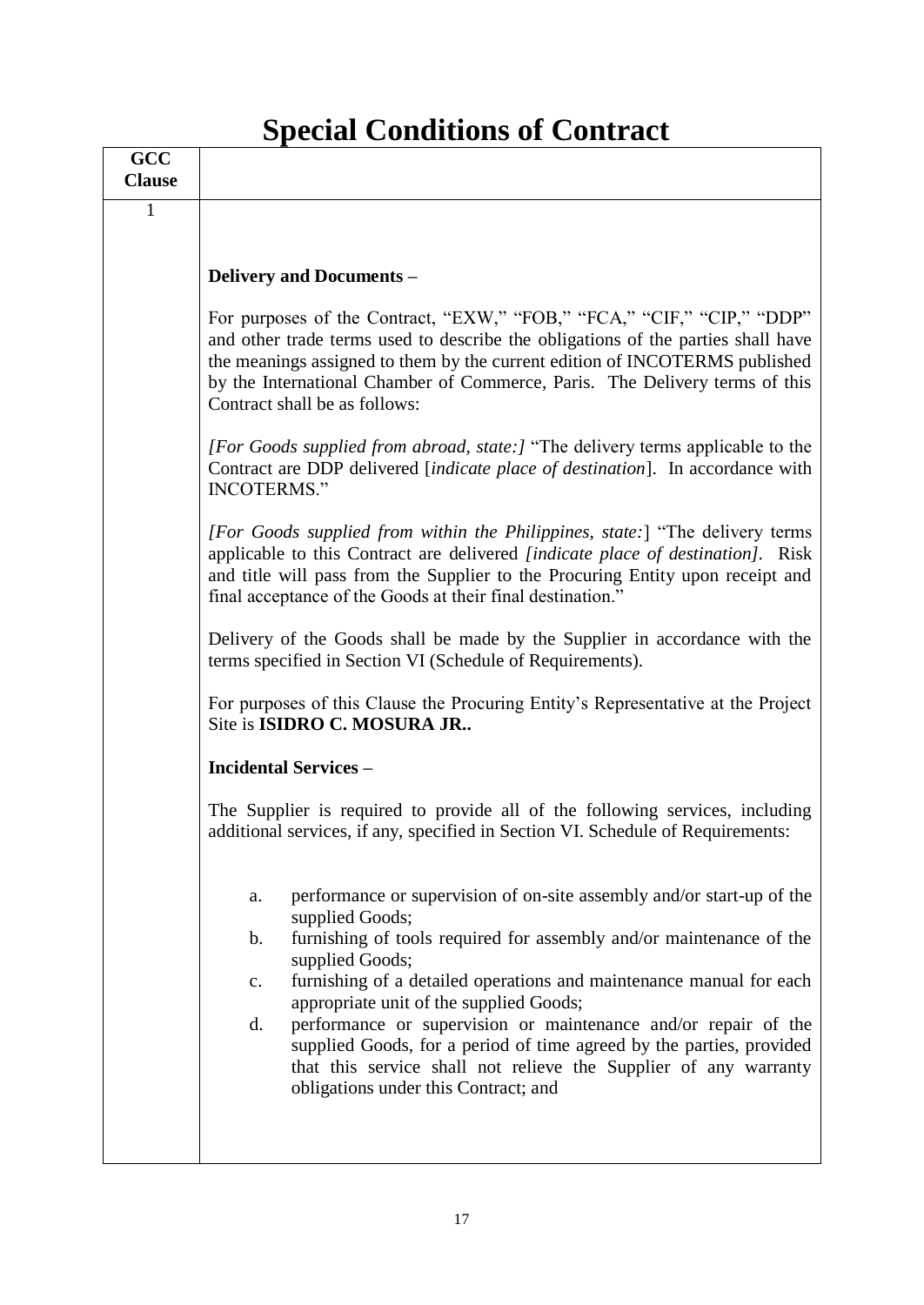| training of the Procuring Entity's personnel, at the Supplier's plant<br>e.<br>and/or on-site, in assembly, start-up, operation, maintenance, and/or<br>repair of the supplied Goods.                                    |
|--------------------------------------------------------------------------------------------------------------------------------------------------------------------------------------------------------------------------|
| The Contract price for the Goods shall include the prices charged by the<br>Supplier for incidental services and shall not exceed the prevailing rates charged<br>to other parties by the Supplier for similar services. |
| <b>Spare Parts -</b>                                                                                                                                                                                                     |
| The Supplier is required to provide all of the following materials, notifications,<br>and information pertaining to spare parts manufactured or distributed by the<br>Supplier:                                          |
| a. such spare parts as the Procuring Entity may elect to purchase from the<br>Supplier, provided that this election shall not relieve the Supplier of any<br>warranty obligations under this Contract; and               |
| b. in the event of termination of production of the spare parts:                                                                                                                                                         |
| $\mathbf{i}$ .<br>advance notification to the Procuring Entity of the pending<br>termination, in sufficient time to permit the Procuring Entity to<br>procure needed requirements; and                                   |
| ii.<br>following such termination, furnishing at no cost to the Procuring<br>Entity, the blueprints, drawings, and specifications of the spare parts,<br>if requested.                                                   |
| The spare parts and other components required are listed in Section VI<br>(Schedule of Requirements) and the cost thereof are included in the contract<br>price.                                                         |
| The Supplier shall carry sufficient inventories to assure ex-stock supply of<br>consumable spare parts or components for the Goods for a period of seven (7)<br>calendar days.                                           |
| Spare parts or components shall be supplied as promptly as possible, but in any<br>case, within seven (7) calendar days of placing the order.                                                                            |
|                                                                                                                                                                                                                          |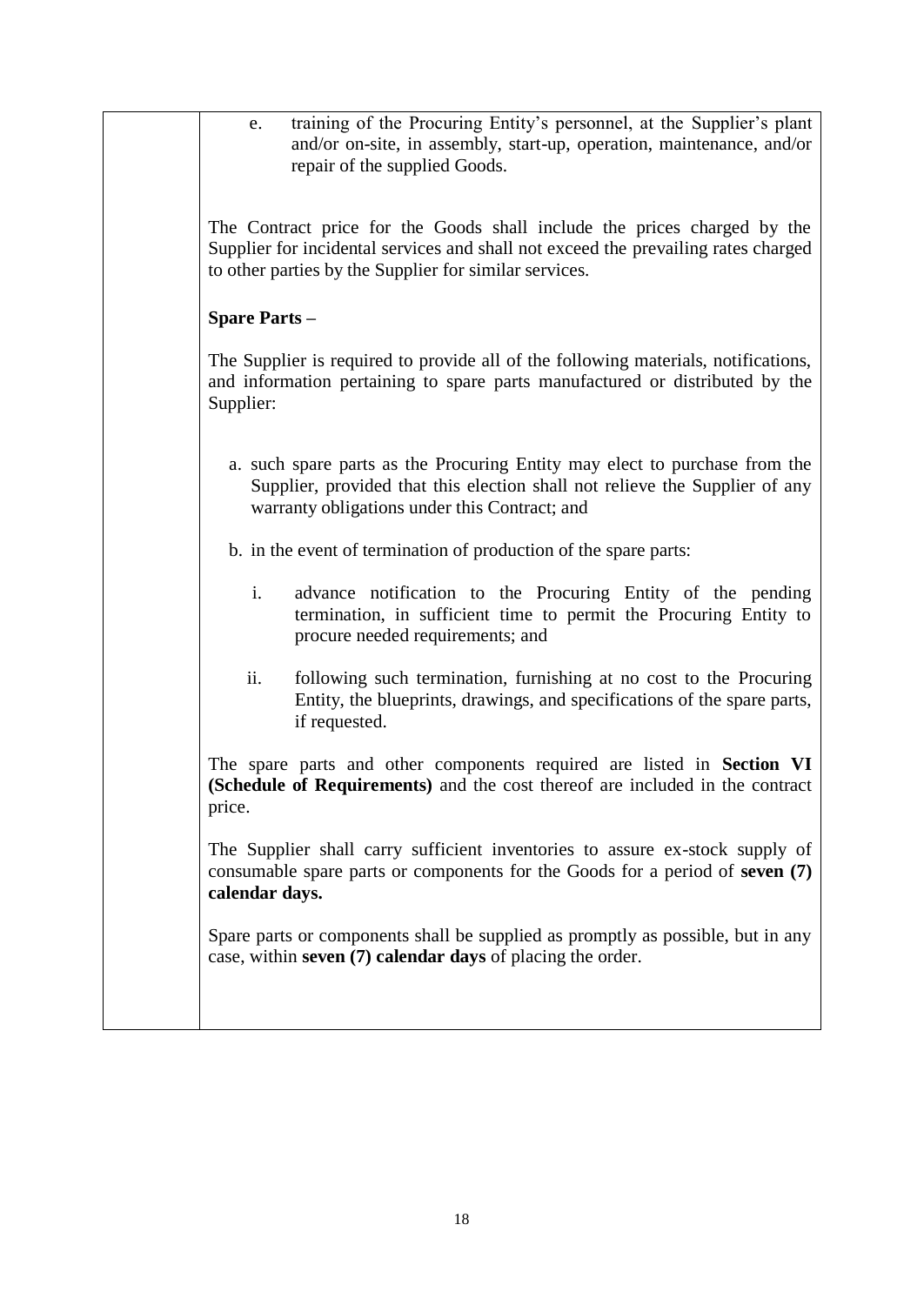| Packaging -                                                                                                                                                                                                                                                                                                                                                                                                                                                                                                                                                                                                               |
|---------------------------------------------------------------------------------------------------------------------------------------------------------------------------------------------------------------------------------------------------------------------------------------------------------------------------------------------------------------------------------------------------------------------------------------------------------------------------------------------------------------------------------------------------------------------------------------------------------------------------|
| The Supplier shall provide such packaging of the Goods as is required to prevent<br>their damage or deterioration during transit to their final destination, as indicated<br>in this Contract.<br>The packaging shall be sufficient to withstand, without<br>limitation, rough handling during transit and exposure to extreme temperatures,<br>salt and precipitation during transit, and open storage. Packaging case size and<br>weights shall take into consideration, where appropriate, the remoteness of the<br>Goods' final destination and the absence of heavy handling facilities at all points<br>in transit. |
| The packaging, marking, and documentation within and outside the packages<br>shall comply strictly with such special requirements as shall be expressly<br>provided for in the Contract, including additional requirements, if any, specified<br>below, and in any subsequent instructions ordered by the Procuring Entity.                                                                                                                                                                                                                                                                                               |
| The outer packaging must be clearly marked on at least four (4) sides as follows:                                                                                                                                                                                                                                                                                                                                                                                                                                                                                                                                         |
| Name of the Procuring Entity<br>Name of the Supplier<br><b>Contract Description</b><br><b>Final Destination</b><br>Gross weight<br>Any special lifting instructions<br>Any special handling instructions<br>Any relevant HAZCHEM classifications                                                                                                                                                                                                                                                                                                                                                                          |
| A packaging list identifying the contents and quantities of the package is to be<br>placed on an accessible point of the outer packaging if practical. If not practical<br>the packaging list is to be placed inside the outer packaging but outside the<br>secondary packaging.                                                                                                                                                                                                                                                                                                                                          |
| Transportation-                                                                                                                                                                                                                                                                                                                                                                                                                                                                                                                                                                                                           |
| Where the Supplier is required under Contract to deliver the Goods CIF, CIP, or<br>DDP, transport of the Goods to the port of destination or such other named place<br>of destination in the Philippines, as shall be specified in this Contract, shall be<br>arranged and paid for by the Supplier, and the cost thereof shall be included in<br>the Contract Price.                                                                                                                                                                                                                                                     |
| Where the Supplier is required under this Contract to transport the Goods to a<br>specified place of destination within the Philippines, defined as the Project Site,<br>transport to such place of destination in the Philippines, including insurance and<br>storage, as shall be specified in this Contract, shall be arranged by the Supplier,<br>and related costs shall be included in the contract price.                                                                                                                                                                                                          |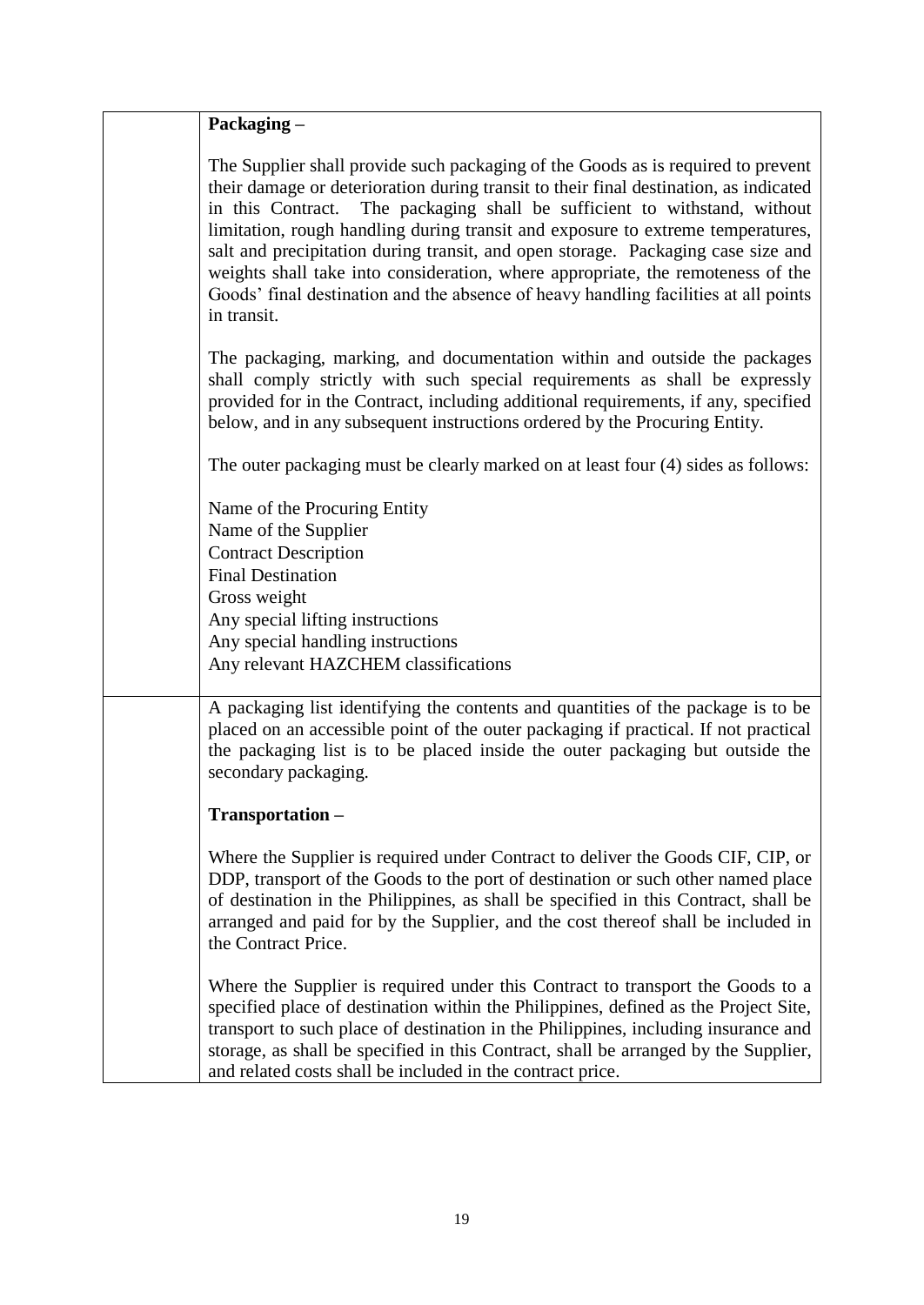|                | Where the Supplier is required under Contract to deliver the Goods CIF, CIP or<br>DDP, Goods are to be transported on carriers of Philippine registry. In the event<br>that no carrier of Philippine registry is available, Goods may be shipped by a<br>carrier which is not of Philippine registry provided that the Supplier obtains and<br>presents to the Procuring Entity certification to this effect from the nearest<br>Philippine consulate to the port of dispatch. In the event that carriers of<br>Philippine registry are available but their schedule delays the Supplier in its<br>performance of this Contract the period from when the Goods were first ready<br>for shipment and the actual date of shipment the period of delay will be<br>considered force majeure.<br>The Procuring Entity accepts no liability for the damage of Goods during transit<br>other than those prescribed by INCOTERMS for DDP deliveries. In the case of |
|----------------|-------------------------------------------------------------------------------------------------------------------------------------------------------------------------------------------------------------------------------------------------------------------------------------------------------------------------------------------------------------------------------------------------------------------------------------------------------------------------------------------------------------------------------------------------------------------------------------------------------------------------------------------------------------------------------------------------------------------------------------------------------------------------------------------------------------------------------------------------------------------------------------------------------------------------------------------------------------|
|                | Goods supplied from within the Philippines or supplied by domestic Suppliers<br>risk and title will not be deemed to have passed to the Procuring Entity until<br>their receipt and final acceptance at the final destination.                                                                                                                                                                                                                                                                                                                                                                                                                                                                                                                                                                                                                                                                                                                              |
|                | <b>Intellectual Property Rights –</b>                                                                                                                                                                                                                                                                                                                                                                                                                                                                                                                                                                                                                                                                                                                                                                                                                                                                                                                       |
|                | The Supplier shall indemnify the Procuring Entity against all third-party claims<br>of infringement of patent, trademark, or industrial design rights arising from use<br>of the Goods or any part thereof.                                                                                                                                                                                                                                                                                                                                                                                                                                                                                                                                                                                                                                                                                                                                                 |
| 2.2            | No further instructions                                                                                                                                                                                                                                                                                                                                                                                                                                                                                                                                                                                                                                                                                                                                                                                                                                                                                                                                     |
| $\overline{4}$ | The inspections and tests that will be conducted are: Product Demonstration<br>and Inspection.                                                                                                                                                                                                                                                                                                                                                                                                                                                                                                                                                                                                                                                                                                                                                                                                                                                              |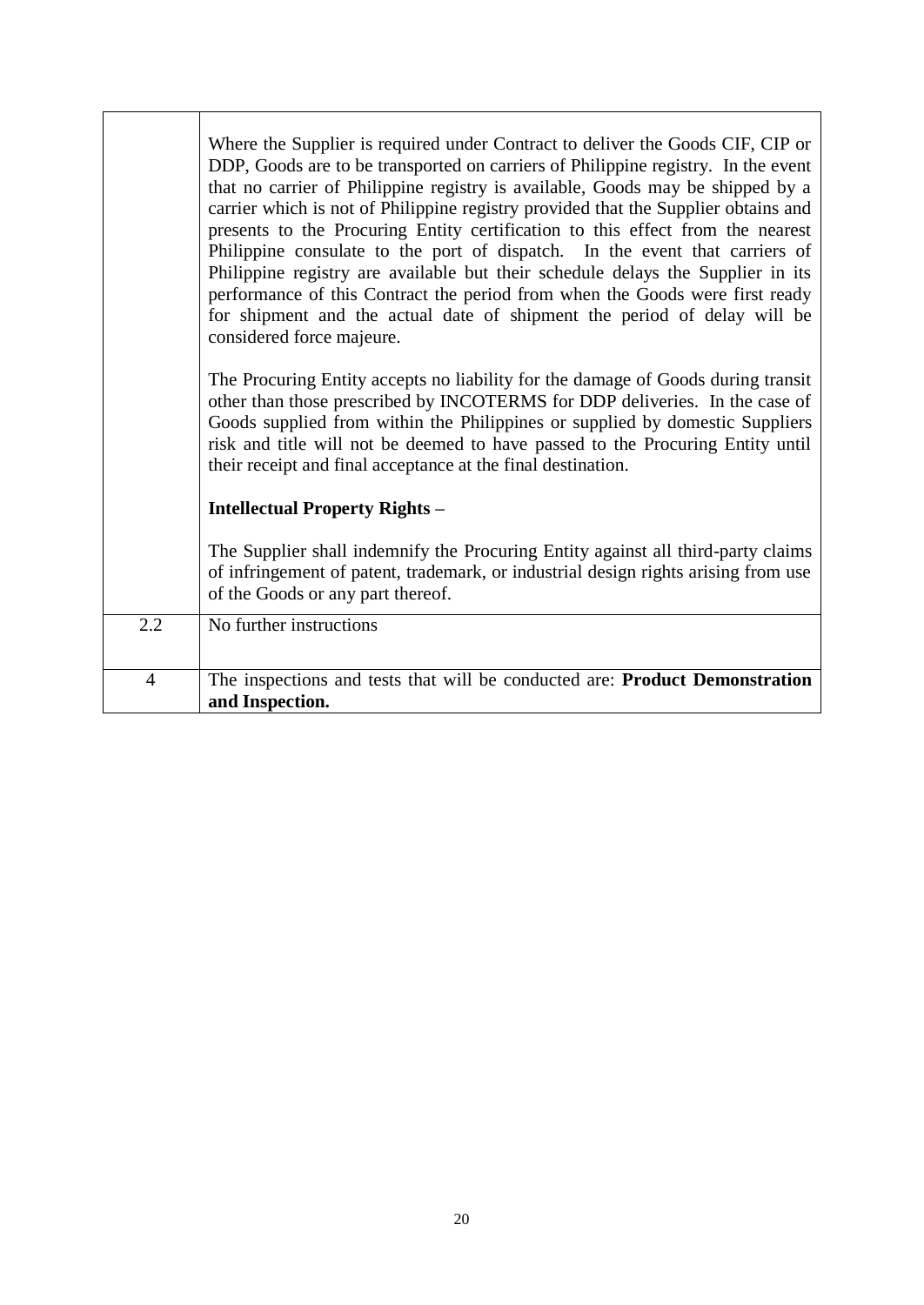# *Section VI. Schedule of Requirements*

The delivery schedule expressed as weeks/months stipulates hereafter a delivery date which is the date of delivery to the project site.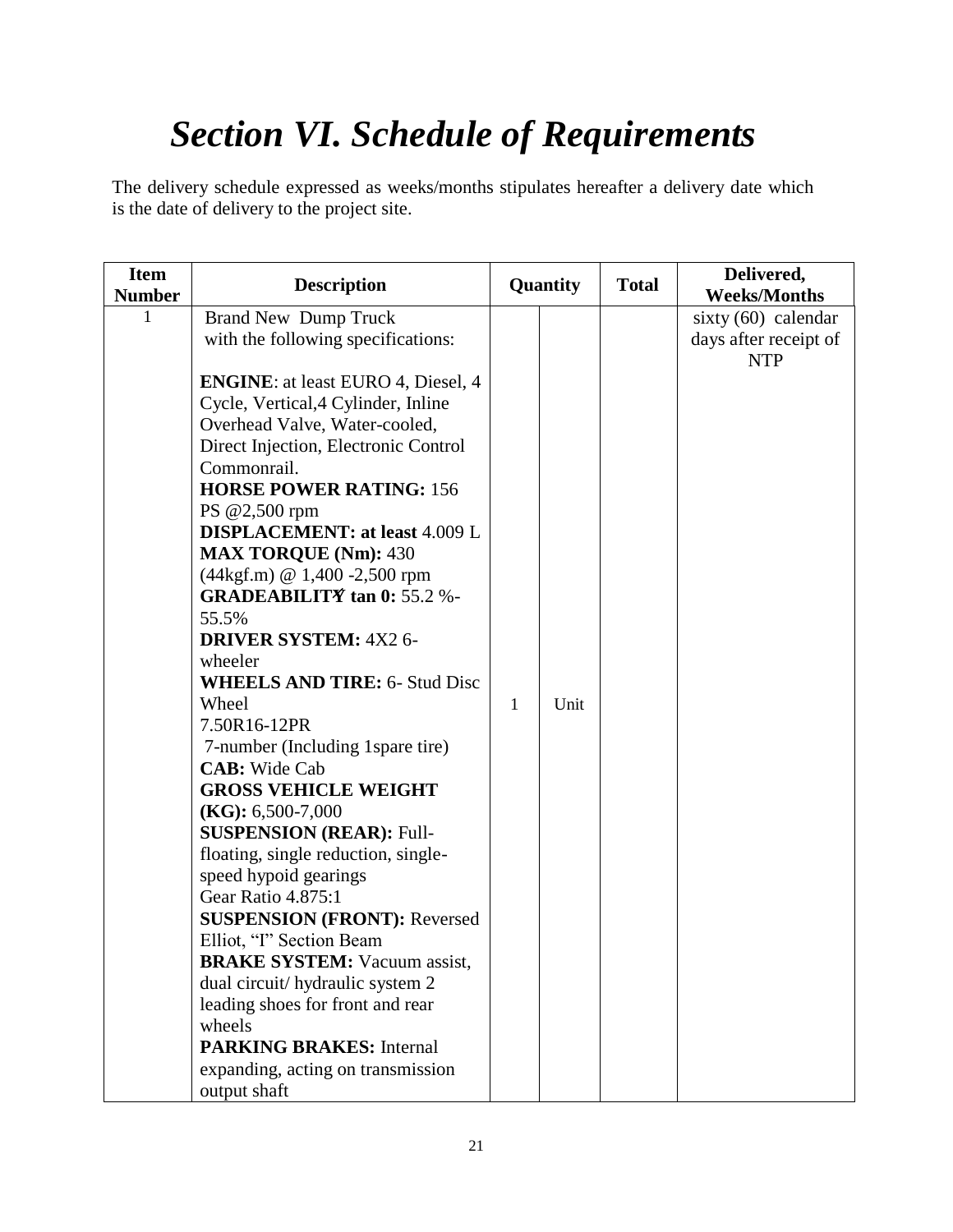| <b>TRANSMISSION: 6-speed,</b>                                 |  |  |
|---------------------------------------------------------------|--|--|
| overdrive, Manual                                             |  |  |
| Gear Ratio 1 <sup>st</sup> 6.370: 1-6 <sup>th</sup> 0.703 : 1 |  |  |
| <b>FUEL TANK CAPACITY: 100</b>                                |  |  |
| Liters max                                                    |  |  |
| <b>CAB AIRCON:</b> Equipped (CBU)                             |  |  |
| <b>DUMP VESSEL CAPACITY: 4.0</b>                              |  |  |
| cbm                                                           |  |  |
| <b>Added Requirements:</b>                                    |  |  |
| 1. Must include free SEMINAR and                              |  |  |
| TRAINING for the proper usage and                             |  |  |
| maintenance of the unit.                                      |  |  |
| 2. Must be inclusive of 3 years LTO                           |  |  |
| registration and One (1) year                                 |  |  |
| Comprehensive Insurance.                                      |  |  |
| 3. Must include FREE logo, EWD,                               |  |  |
| Set of Tools (Jack with Tire wrench,                          |  |  |
| Flat & Philip Screw drivers close                             |  |  |
| wrench standard size 2pcs., Pliers),                          |  |  |
| Label – see attached                                          |  |  |
| 4. Body paint-color (BLUE)                                    |  |  |
| <b>5.</b> Supplier MUST have a Service                        |  |  |
| Center in Iloilo City.                                        |  |  |
| <b>6.</b> Supplier Must be an exclusive and                   |  |  |
| authorized dealer of the brand being                          |  |  |
| offered.                                                      |  |  |
| 7. Supplier MUST have an ISO                                  |  |  |
| Certificate.                                                  |  |  |
| 8. MUST have at least two (2)                                 |  |  |
| employed mechanics with NC II                                 |  |  |
| certification and/or Certificate of                           |  |  |
| Training of the brand being offered.                          |  |  |
| 9. Warranty: Chassis-Three (3) years                          |  |  |
| unlimited mileage. Body-One (1)                               |  |  |
| year.                                                         |  |  |
| 10. FREE PMS for $1st 1,000-5,000$                            |  |  |
| kms. (Labor, Parts, Lubricants)                               |  |  |
| 11. Delivery: 60 days upon receipt                            |  |  |
| of PO                                                         |  |  |
| 12. FOB Iloilo City.                                          |  |  |
| Technical specifications MUST meet                            |  |  |
| end user preference. (Any one (1)                             |  |  |
| item in the technical specification of                        |  |  |
| NON-COMPLIANCE is a ground                                    |  |  |
| for automatic disqualification).                              |  |  |
|                                                               |  |  |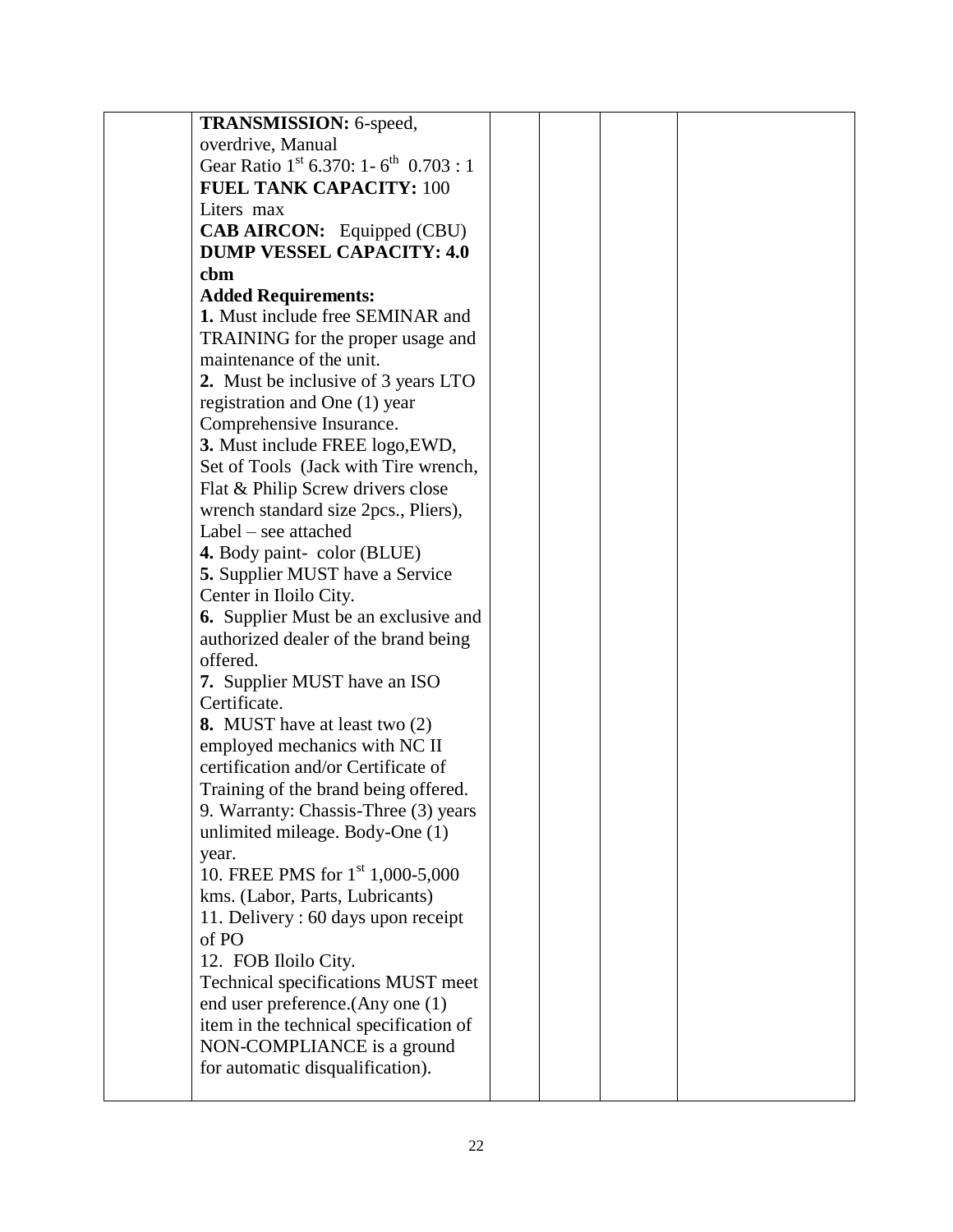# *Section VII. Technical Specifications*

## **Notes for Preparing the Technical Specifications**

A set of precise and clear specifications is a prerequisite for Bidders to respond realistically and competitively to the requirements of the Procuring Entity without qualifying their Bids. In the context of Competitive Bidding, the specifications (*e.g.* production/delivery schedule, manpower requirements, and after-sales service/parts, descriptions of the lots or items) must be prepared to permit the widest possible competition and, at the same time, present a clear statement of the required standards of workmanship, materials, and performance of the goods and services to be procured. Only if this is done will the objectives of transparency, equity, efficiency, fairness , and economy in procurement be realized, responsiveness of bids be ensured, and the subsequent task of bid evaluation and post-qualification facilitated. The specifications should require that all items, materials and accessories to be included or incorporated in the goods be new, unused, and of the most recent or current models, and that they include or incorporate all recent improvements in design and materials unless otherwise provided in the Contract.

Samples of specifications from previous similar procurements are useful in this respect. The use of metric units is encouraged. Depending on the complexity of the goods and the repetitiveness of the type of procurement, it may be advantageous to standardize the General Technical Specifications and incorporate them in a separate subsection. The General Technical Specifications should cover all classes of workmanship, materials, and equipment commonly involved in manufacturing similar goods. Deletions or addenda should then adapt the General Technical Specifications to the particular procurement.

Care must be taken in drafting specifications to ensure that they are not restrictive. In the specification of standards for equipment, materials, and workmanship, recognized Philippine and international standards should be used as much as possible. Where other particular standards are used, whether national standards or other standards, the specifications should state that equipment, materials, and workmanship that meet other authoritative standards, and which ensure at least a substantially equal quality than the standards mentioned, will also be acceptable. The following clause may be inserted in the Special Conditions of Contract or the Technical Specifications.

#### **Sample Clause: Equivalency of Standards and Codes**

Wherever reference is made in the Technical Specifications to specific standards and codes to be met by the goods and materials to be furnished or tested, the provisions of the latest edition or revision of the relevant standards and codes shall apply, unless otherwise expressly stated in the Contract. Where such standards and codes are national or relate to a particular country or region, other authoritative standards that ensure substantial equivalence to the standards and codes specified will be acceptable.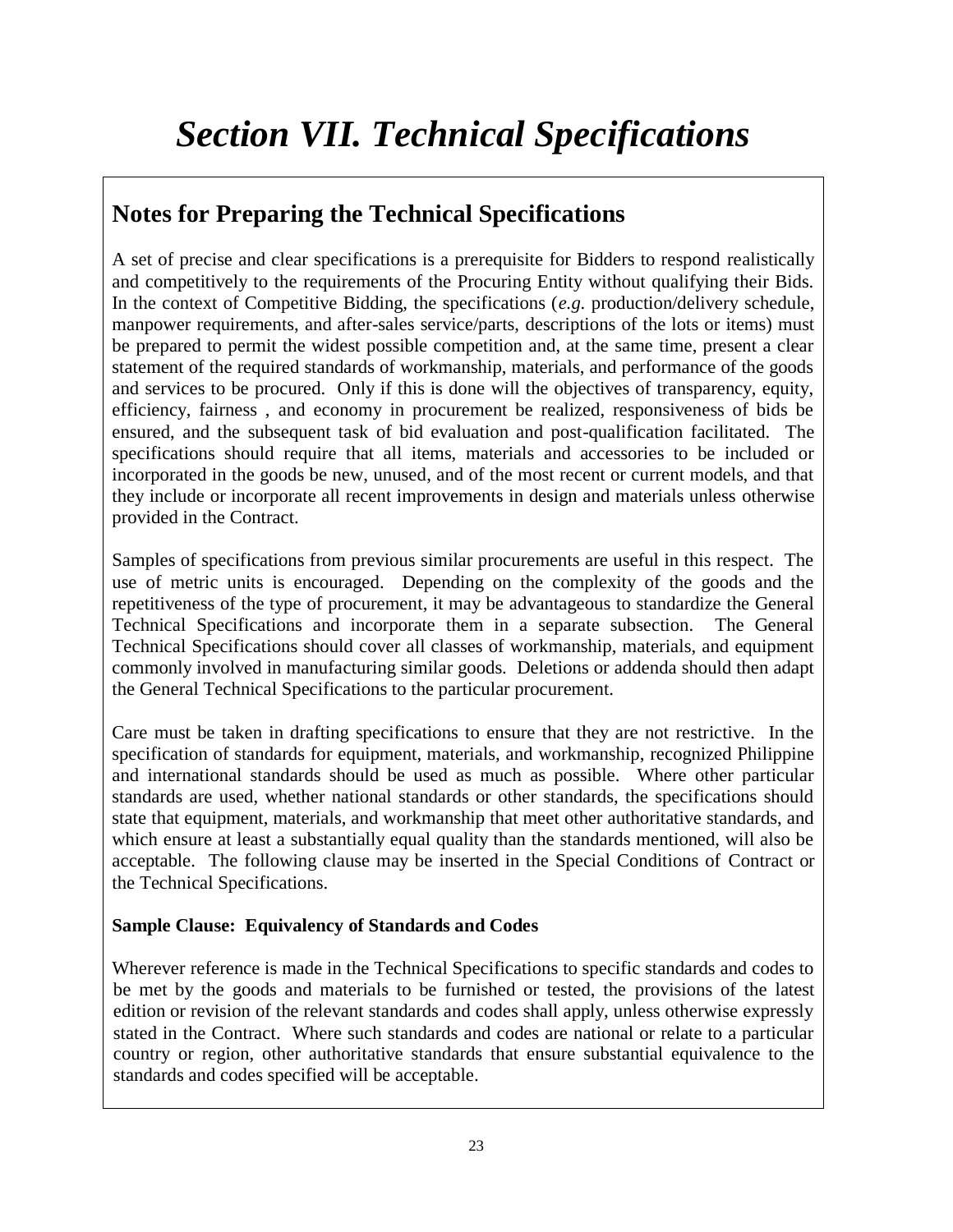Reference to brand name and catalogue number should be avoided as far as possible; where unavoidable they should always be followed by the words "*or at least equivalent*." References to brand names cannot be used when the funding source is the GOP.

Where appropriate, drawings, including site plans as required, may be furnished by the Procuring Entity with the Bidding Documents. Similarly, the Supplier may be requested to provide drawings or samples either with its Bid or for prior review by the Procuring Entity during contract execution.

Bidders are also required, as part of the technical specifications, to complete their statement of compliance demonstrating how the items comply with the specification.

| <b>Item</b> | <b>Specification</b> | <b>Statement of Compliance</b>                                                                                                                                                                                                                                                                                                                                                                                                                                                                                                                                                                                                                                                                                                                                                                                                                                                                                                                                                                                                                                                                                                                                          |
|-------------|----------------------|-------------------------------------------------------------------------------------------------------------------------------------------------------------------------------------------------------------------------------------------------------------------------------------------------------------------------------------------------------------------------------------------------------------------------------------------------------------------------------------------------------------------------------------------------------------------------------------------------------------------------------------------------------------------------------------------------------------------------------------------------------------------------------------------------------------------------------------------------------------------------------------------------------------------------------------------------------------------------------------------------------------------------------------------------------------------------------------------------------------------------------------------------------------------------|
|             |                      | [Bidders must state here either "Comply"<br>or "Not Comply" against each of the<br>individual<br>of<br>each<br>parameters<br>Specification stating the corresponding<br>performance parameter of the equipment<br>offered. Statements of "Comply" or "Not<br>Comply" must be supported by evidence<br>in a Bidders Bid and cross-referenced to<br>that evidence. Evidence shall be in the<br>form of manufacturer's un-amended sales<br>literature, unconditional statements of<br>specification and compliance issued by the<br>manufacturer, samples, independent test<br>data etc., as appropriate. A statement that<br>is not supported by evidence or is<br>subsequently found to be contradicted by<br>the evidence presented will render the Bid<br>under evaluation liable for rejection. A<br>statement either in the Bidder's statement<br>of compliance or the supporting evidence<br>that is found to be false either during Bid<br>evaluation, post-qualification<br>or<br>the<br>execution of the Contract may be regarded<br>as fraudulent and render the Bidder or<br>supplier liable for prosecution subject to<br>the applicable laws and issuances.] |

## **Technical Specifications**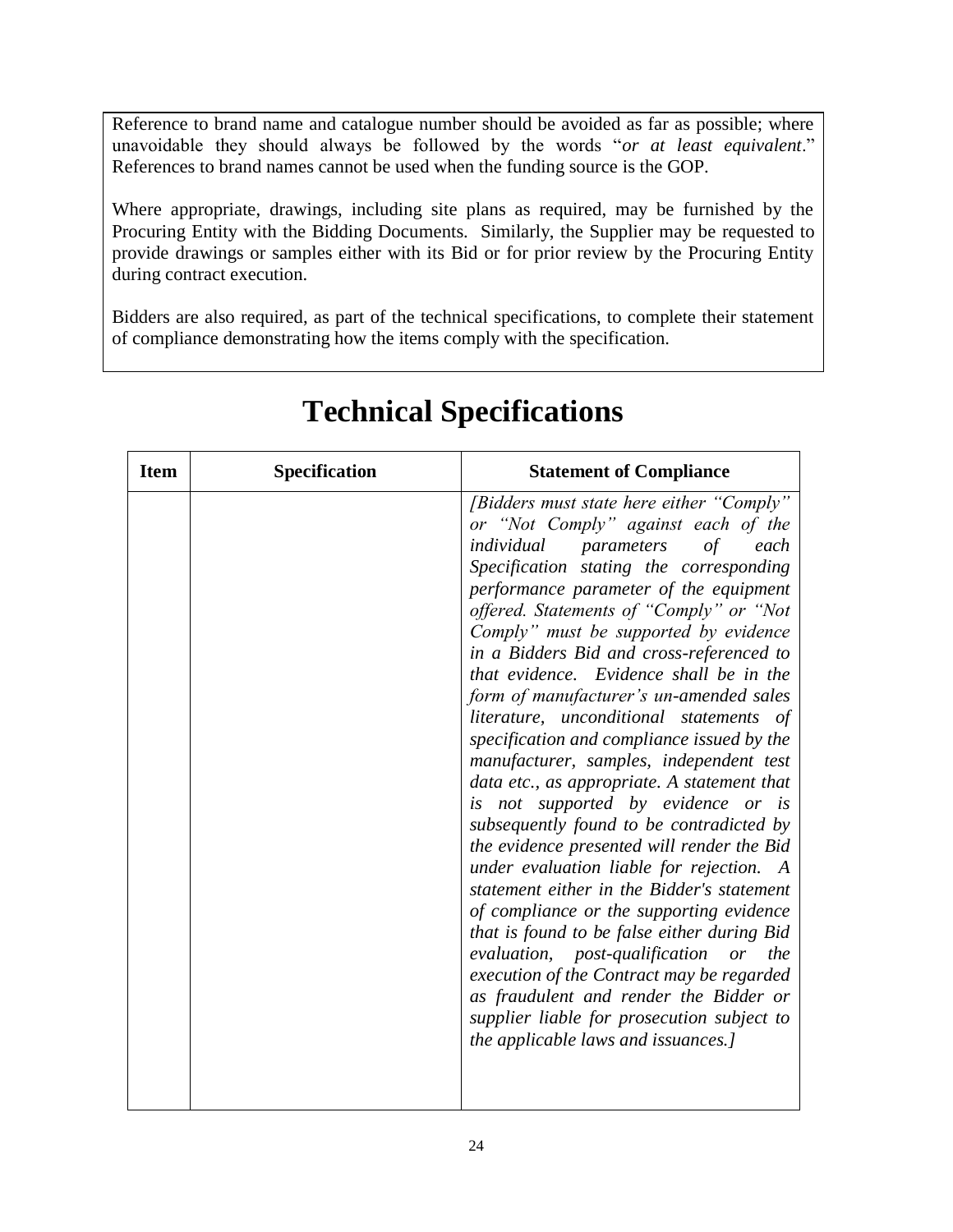| <b>Brand New Dump Truck</b>                                                                                                                                              |  |
|--------------------------------------------------------------------------------------------------------------------------------------------------------------------------|--|
| with the following specifications:                                                                                                                                       |  |
| <b>ENGINE:</b> at least EURO 4,<br>Diesel, 4 Cycle, Vertical, 4<br>Cylinder, Inline Overhead Valve,<br>Water-cooled, Direct Injection,<br>Electronic Control Commonrail. |  |
| <b>HORSE POWER RATING:</b><br>156 PS @2,500 rpm                                                                                                                          |  |
| <b>DISPLACEMENT: at least</b><br>4.009L                                                                                                                                  |  |
| <b>MAX TORQUE (Nm): 430</b><br>$(44\text{kgf.m})$ @ 1,400 -2,500 rpm                                                                                                     |  |
| <b>GRADEABILITY</b> tan 0: 55.2<br>$% -55.5%$                                                                                                                            |  |
| <b>DRIVER SYSTEM: 4X2 6-</b><br>wheeler                                                                                                                                  |  |
| <b>WHEELS AND TIRE: 6- Stud</b><br>Disc Wheel                                                                                                                            |  |
| 7.50R16-12PR                                                                                                                                                             |  |
| 7-number (Including 1 spare tire)                                                                                                                                        |  |
| <b>CAB</b> : Wide Cab                                                                                                                                                    |  |
| <b>GROSS VEHICLE WEIGHT</b><br>$(KG): 6,500-7,000$                                                                                                                       |  |
| <b>SUSPENSION (REAR): Full-</b><br>floating, single reduction, single-<br>speed hypoid gearings                                                                          |  |
| Gear Ratio 4.875:1                                                                                                                                                       |  |
| <b>SUSPENSION (FRONT):</b><br>Reversed Elliot, "I" Section<br>Beam                                                                                                       |  |
| <b>BRAKE SYSTEM: Vacuum</b>                                                                                                                                              |  |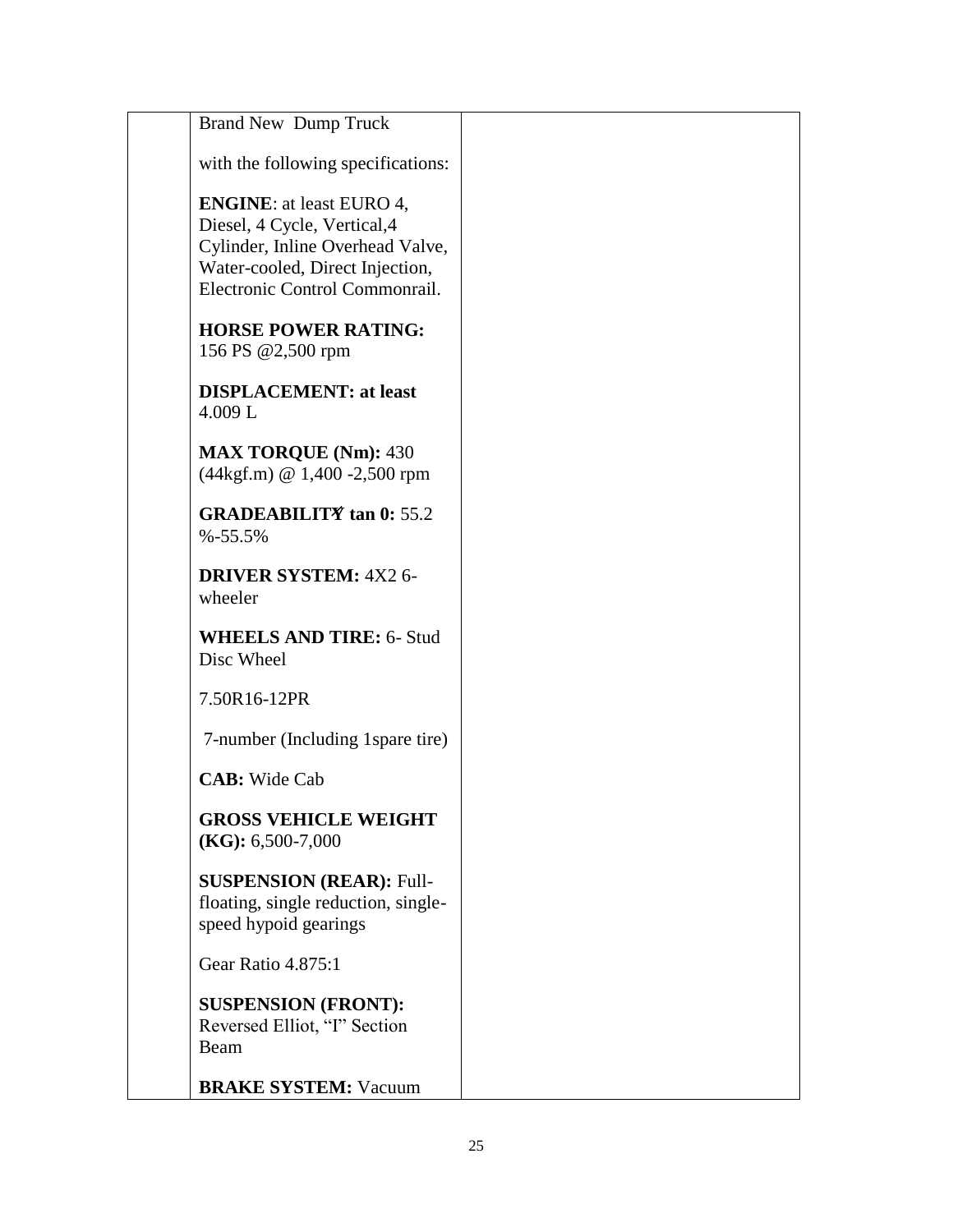assist, dual circuit/ hydraulic system 2 leading shoes for front and rear wheels

**PARKING BRAKES:** Internal expanding, acting on transmission output shaft

**TRANSMISSION:** 6-speed, overdrive, Manual

Gear Ratio  $1^{st}$  6.370: 1 - 6<sup>th</sup> 0.703 : 1

**FUEL TANK CAPACITY:** 100 Liters max

**CAB AIRCON:** Equipped (CBU)

**DUMP VESSEL CAPACITY: 4.0 cbm**

#### **Added Requirements:**

**1.**Must include free SEMINAR and TRAINING for the proper usage and maintenance of the unit.

**2.** Must be inclusive of 3 years LTO registration and One (1) year Comprehensive Insurance.

**3**.Must include FREE logo,EWD, Set of Tools (Jack with Tire wrench, Flat & Philip Screw drivers close wrench standard size 2pcs., Pliers), Label – see attached

**4.**Body paint- color (BLUE)

5.Supplier MUST have a Service Center in Iloilo City.

**6** Supplier Must be an exclusive and authorized dealer of the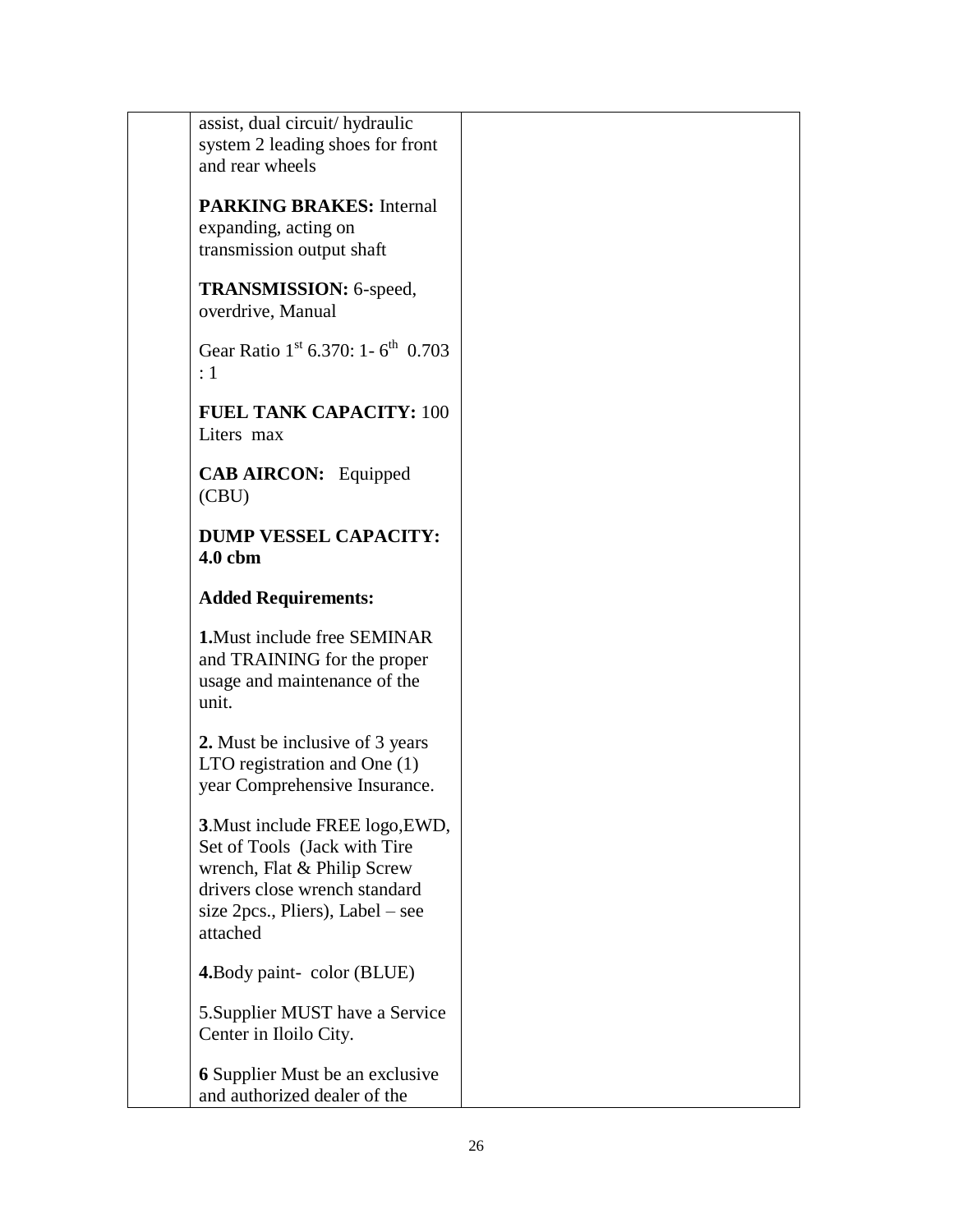| brand being offered.                                                                                                                                                                             |  |
|--------------------------------------------------------------------------------------------------------------------------------------------------------------------------------------------------|--|
| 7. Supplier MUST have an ISO<br>Certificate.                                                                                                                                                     |  |
| <b>8.</b> MUST have at least two (2)<br>employed mechanics with NC II<br>certification and/or Certificate of<br>Training of the brand being<br>offered.                                          |  |
| 9. Warranty: Chassis-Three (3)<br>years unlimited mileage. Body-<br>One $(1)$ year.                                                                                                              |  |
| 10. FREE PMS for $1st$ 1,000-<br>5,000 kms. (Labor, Parts,<br>Lubricants)                                                                                                                        |  |
| 11. Delivery: 60 days upon<br>receipt of PO                                                                                                                                                      |  |
| 12. FOB Iloilo City.                                                                                                                                                                             |  |
| <b>Technical specifications MUST</b><br>meet end user preference. (Any<br>one $(1)$ item in the technical<br>specification of NON-<br>COMPLIANCE is a ground for<br>automatic disqualification). |  |
| Requirements<br>the<br>during<br>Delivery:                                                                                                                                                       |  |
| Venue of delivery: Municipal<br>Hall                                                                                                                                                             |  |
| Winning Supplier must notify the<br>GSO (T. Arlene N. Nufuar) day<br>before the scheduled delivery<br>date through phone numbers 329-<br>0861 or 09366339790                                     |  |
| Delivery must be during office<br>days on office hours from 8am to<br>2pm.                                                                                                                       |  |
| On the day of the delivery, the                                                                                                                                                                  |  |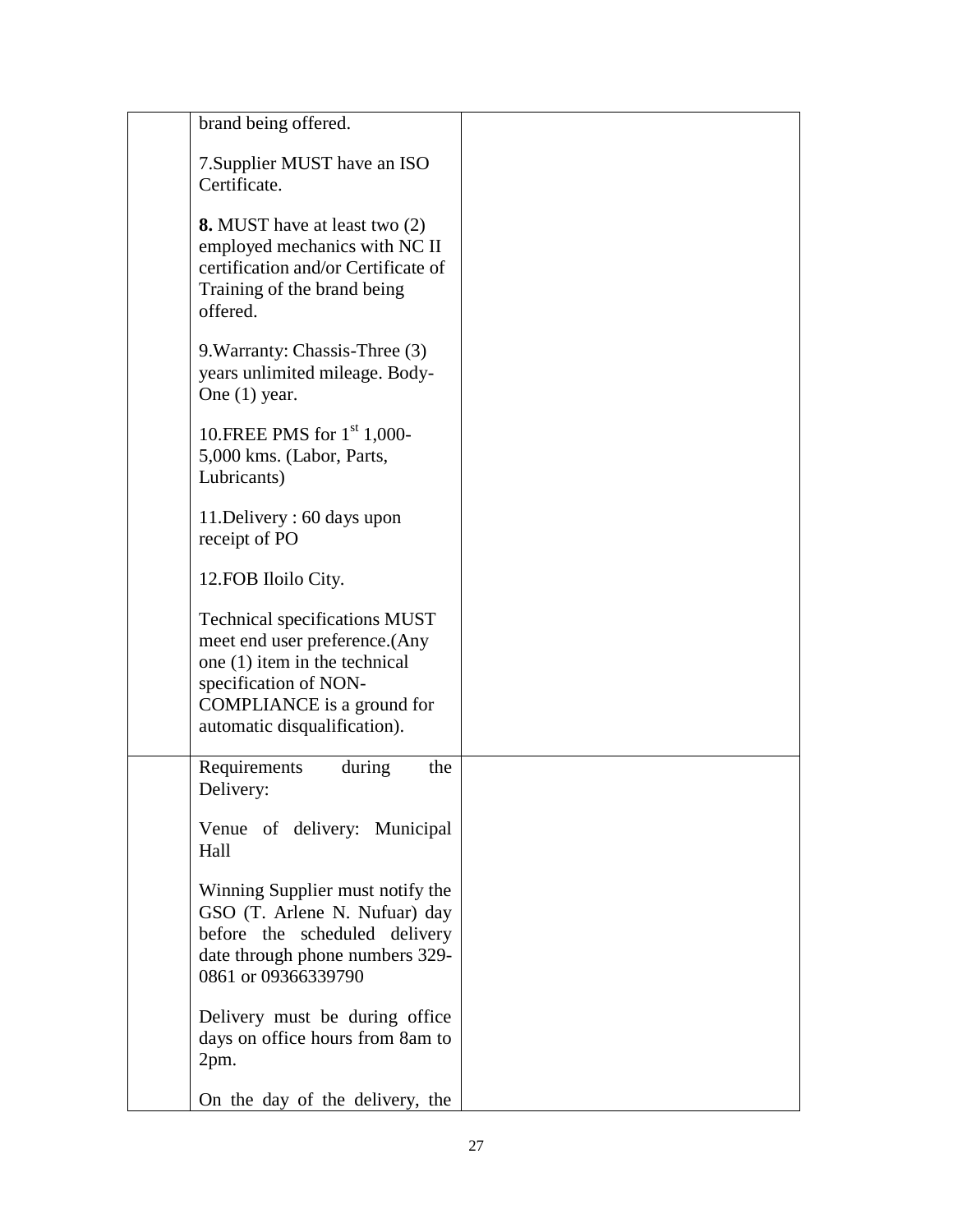| authorized representative shall<br>meet with the GSO to present the<br>Delivery Receipt and Charge<br>Invoice. |  |
|----------------------------------------------------------------------------------------------------------------|--|
| Only the actual items delivered<br>shall be indicated in the Delivery<br>Receipt.                              |  |

# *Section VIII. Checklist of Technical and Financial Documents*

### **Notes on the Checklist of Technical and Financial Documents**

The prescribed documents in the checklist are mandatory to be submitted in the Bid, but shall be subject to the following:

- a. GPPB Resolution No. 09-2020 on the efficient procurement measures during a State of Calamity or other similar issuances that shall allow the use of alternate documents in lieu of the mandated requirements; or
- b. Any subsequent GPPB issuances adjusting the documentary requirements after the effectivity of the adoption of the PBDs.

The BAC shall be checking the submitted documents of each Bidder against this checklist to ascertain if they are all present, using a non-discretionary "pass/fail" criterion pursuant to Section 30 of the 2016 revised IRR of RA No. 9184.

## **Checklist of Technical and Financial Documents**

#### **I. TECHNICAL COMPONENT ENVELOPE**

#### *Class "A" Documents*

*Legal Documents*

⬜ (a) Valid PhilGEPS Registration Certificate (Platinum Membership) (all pages) in accordance with Section 8.5.2 of the IRR;